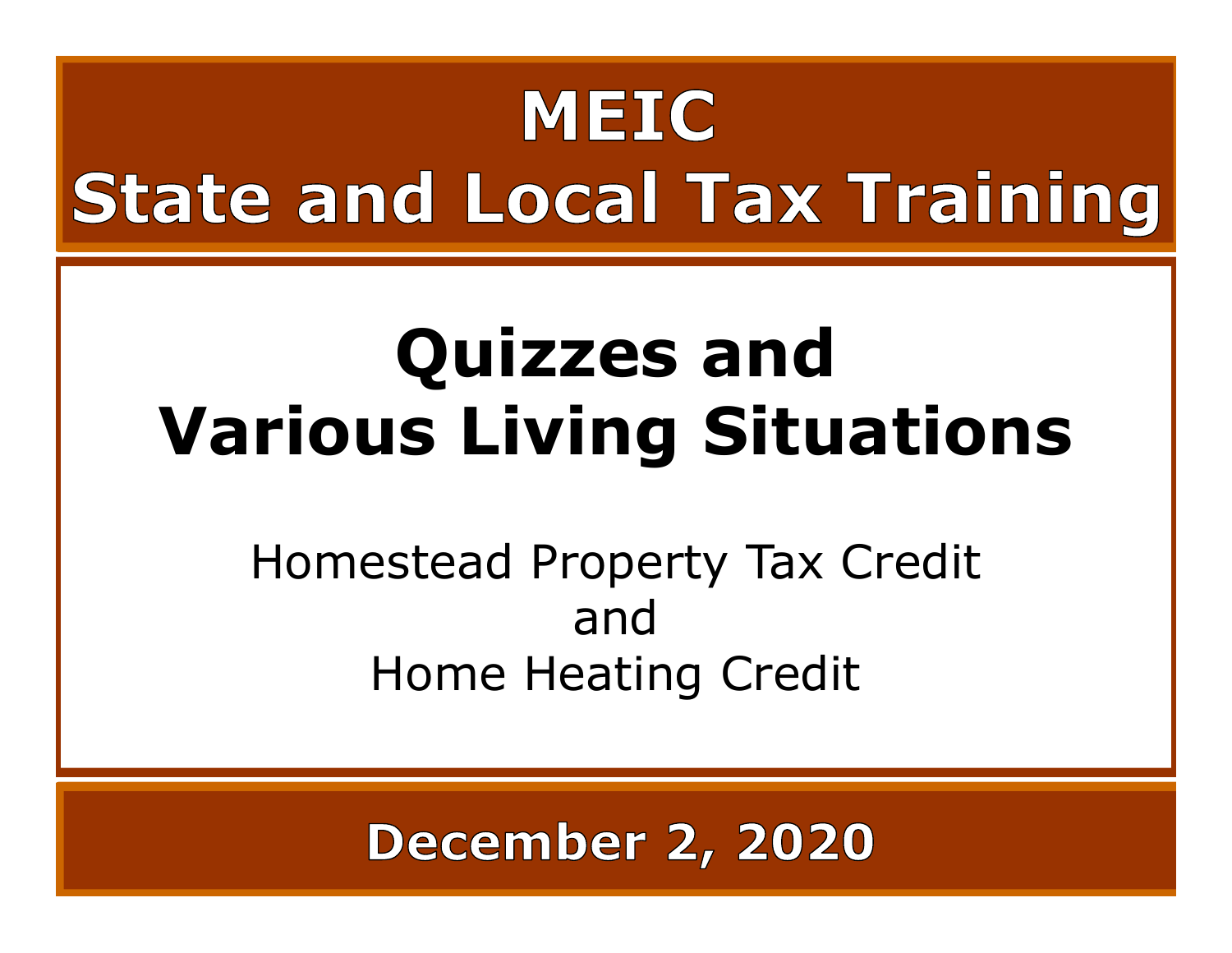December 2, 2020

#### Contents

- ◆ Quizzes pertaining to Homestead Property Tax Credit and Home Heating Credit Claims
- $\blacklozenge$  Scenarios for the property tax and home heating credit claims
	- Determine who can claim the credits
	- Determine total household resources
	- $\Box$  Determine the amount of rent/property tax claimed
	- $\Box$  Determine the basics for using the standard and alternate credits for the home heating credit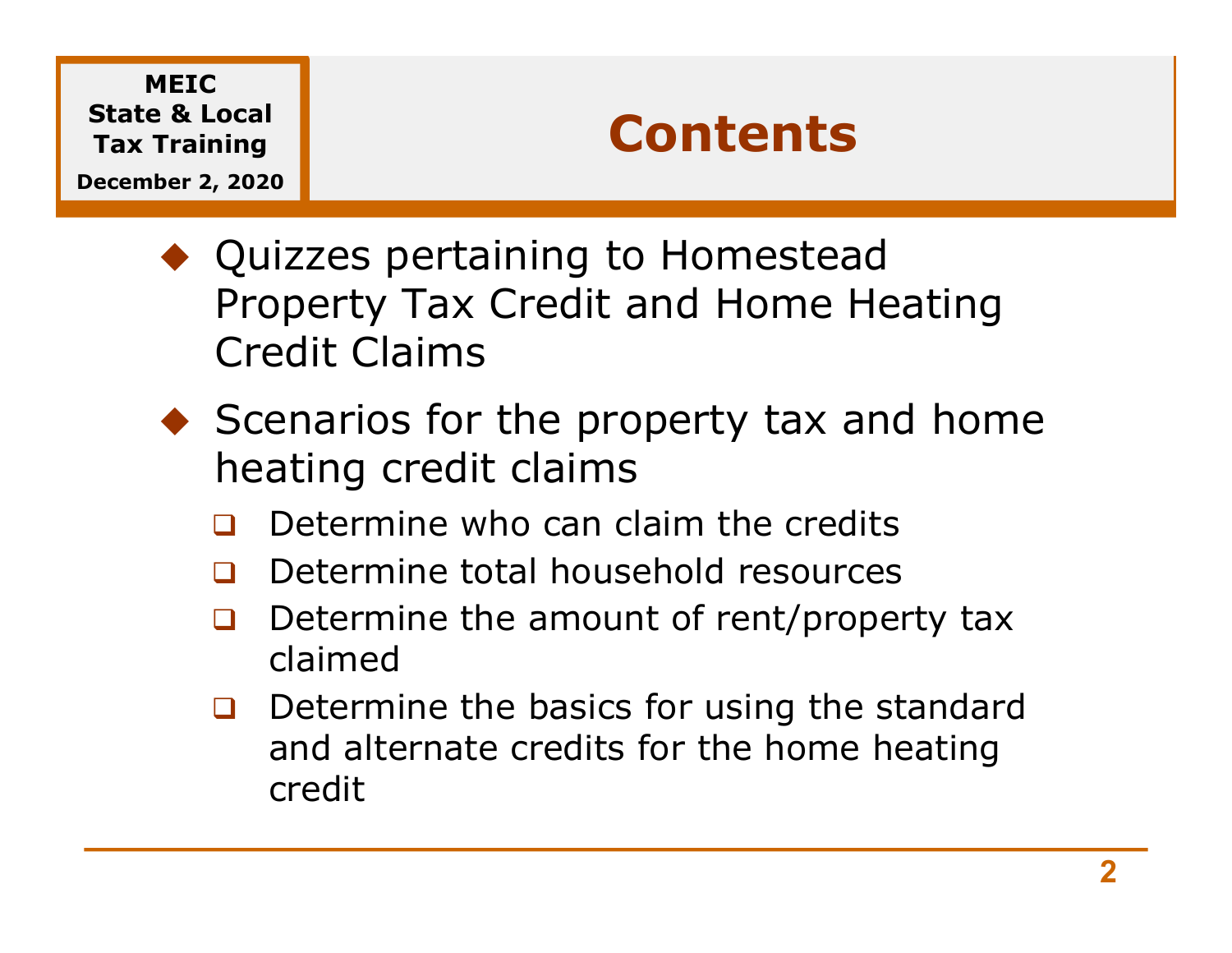December 2, 2020

## MEIC Quiz 1 – Barb Lyons<br>Facts Facts

#### FACTS

- ◆ Barb Lyons is 46 years old and is deaf
- ◆ She lived at a licensed adult foster care home (AFC) for the entire tax year
- ◆ Her income for the year was Supplemental Security Income (SSI) of \$9,396 and State SSI of \$168
- ◆ She paid \$525 each month to the landlord; her monthly bill is itemized for rent (\$400), food (\$75) and other services (\$50)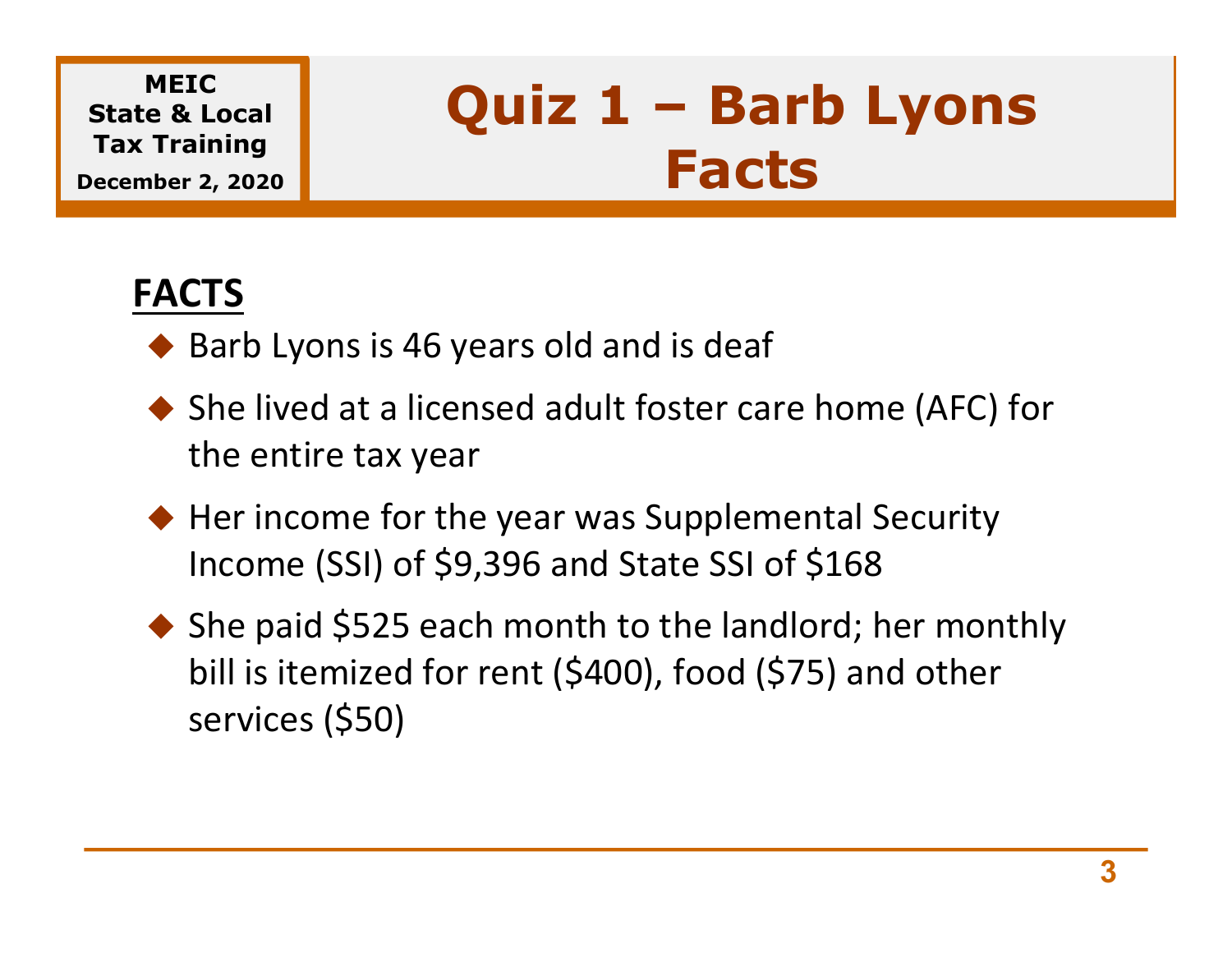## MEIC<br>:e & Local | Quiz 1 - Barb Lyons Quiz 1 – Barb Lyons<br>Questions Questions

- MEIC<br>
International **Quiz 1 Barb Lyons**<br>
I. Barb should compute a Homestead Property Tax Credit Claim<br>
based on:<br>
a. Property tax credit is not allowed for a resident of an AFC home based on:
	-
- **EIC**<br> **A. Local**<br> **Reference In the Case of STATE COMPOS**<br>
Barb should compute a Homestead Property Tax Credit Claim<br>
a. Property tax credit is not allowed for a resident of an AFC home<br>
b. Her share of property taxes ass **EIC**<br> **A Local**<br> **A** Local<br> **A** Local<br> **A** Homestead Property Tax Credit Claim<br> **A** A Property tax credit is not allowed for a resident of an AFC home<br> **D.** Her share of property taxes assessed on the facility based on<br>
t the licensed capacity of the AFC home or based on square footage. **Example 3 and Section S**<br>Figures 2, 2020<br>Barb should compute a Homestead Property Tax Credit Claim<br>a. Property tax credit is not allowed for a resident of an AFC home<br>b. Her share of property taxes assessed on the facilit Sarb should compute a Homestead Proper<br>
Sased on:<br>
a. Property tax credit is not allowed for a res<br>
b. Her share of property taxes assessed on the licensed capacity of the AFC home or k<br>
footage.<br>
c. Her proportionate shar a. Property tax credit is not allowed for a resident of an AFC home<br>b. Her share of property taxes assessed on the facility based on<br>the licensed capacity of the AFC home or based on square<br>footage.<br>c. Her proportionate sh a. Property tax credit is not anowed to<br>b. Her share of property taxes assessed<br>the licensed capacity of the AFC hom<br>footage.<br>c. Her proportionate share of property<br>facility based on the number of actu.<br>d. Rent of \$400 per b. Ther share of property taxes assessed<br>the licensed capacity of the AFC hom<br>footage.<br>c. Her proportionate share of property<br>facility based on the number of actu.<br>d. Rent of \$400 per month<br>Barb is entitled to claim a Mich
	- facility based on the number of actual residents in the home
	-
- -
	-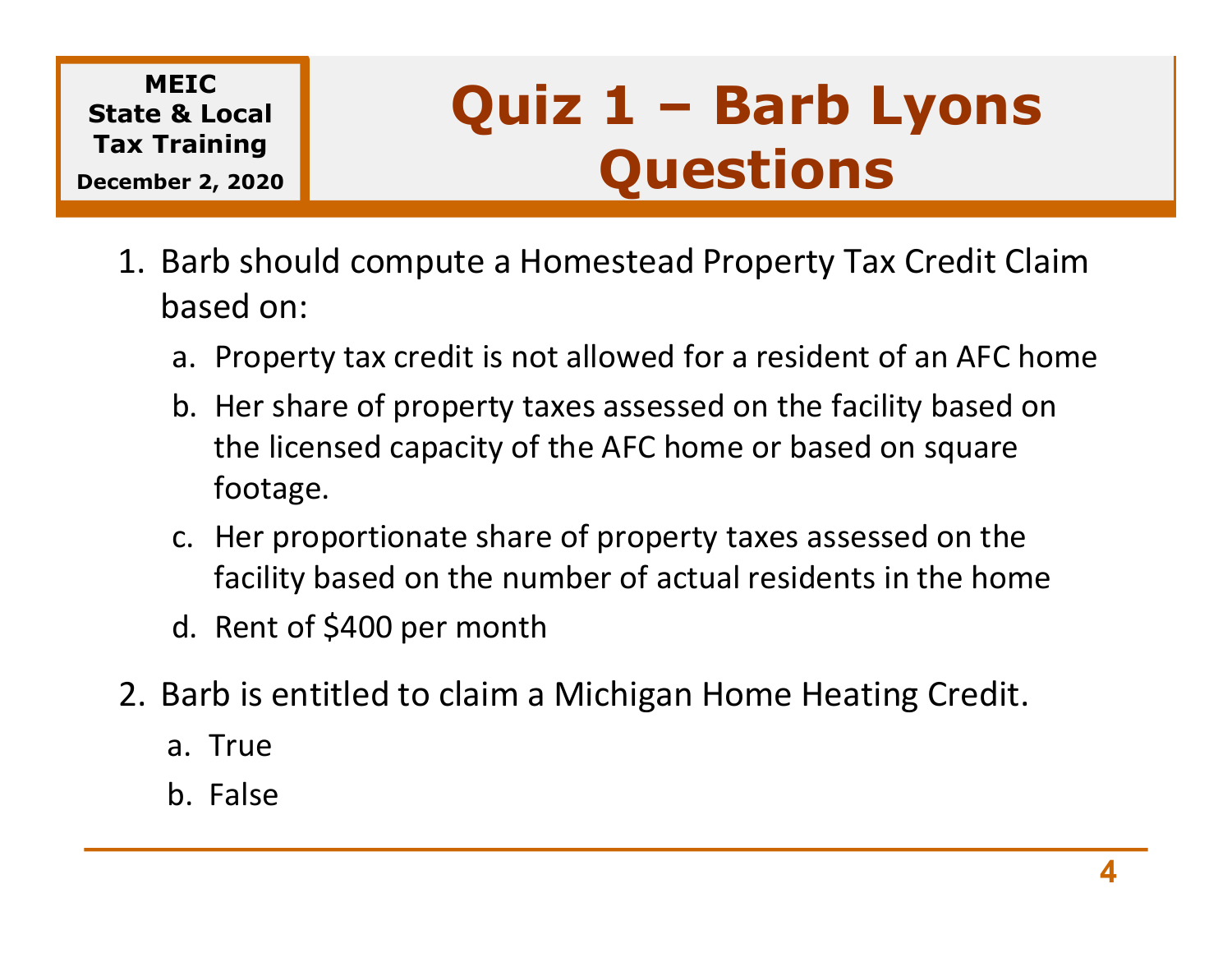December 2, 2020

## MEIC<br>re & Local | Quiz 2 - John Dodd Quiz 2 – John Dodd<br>Facts Facts

#### FACTS

- ◆ John Dodd, 71 years old at the end of the tax year, lives in a mobile home park
- ◆ He is deemed totally and permanently disabled
- ◆ He received Social Security benefits of \$9,840 and a pension of \$5,600 in 2020
- ◆ He paid lot rent of \$460 a month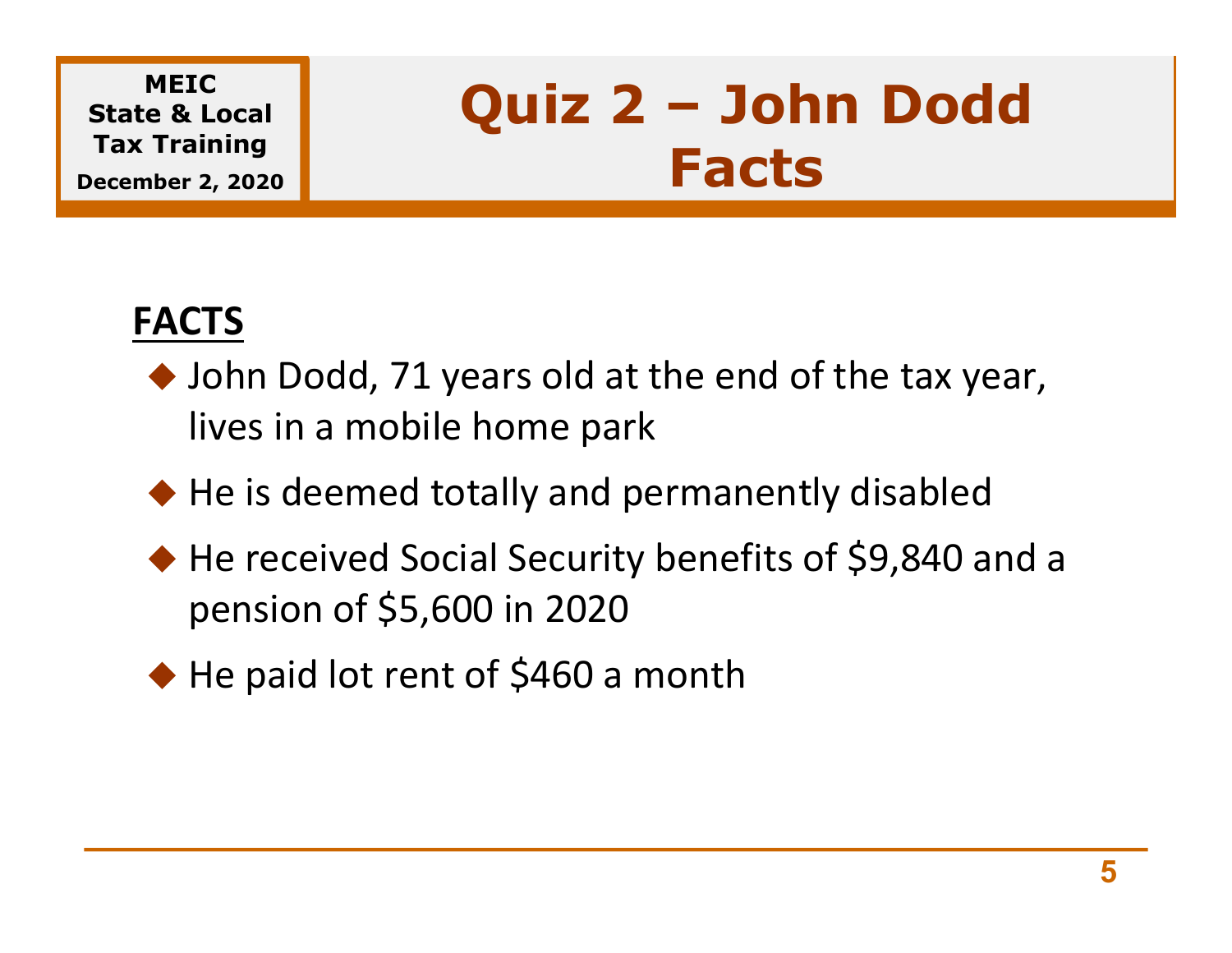December 2, 2020

# MEIC<br>:e & Local | Quiz 2 - John Dodd Quiz 2 – John Dodd Questions **Example 18 Per 2, 2020**<br> **Cultz 2 – John Dodd**<br> **Cuestions**<br>
Fraining<br>
ber 2, 2020<br>
for purposes of the Homestead Property Tax Credit Claim, the<br>
proper treatment of John's lot rent for the mobile home is:<br>
a. \$460 a mont **Example as Local**<br> **Ouiz 2 - John Dodd**<br> **Ouestions**<br>
For purposes of the Homestead Property Tax Credit Claim, the<br>
proper treatment of John's lot rent for the mobile home is:<br>
a. \$460 a month as rent<br>
b. \$424 a month as

- MEIC<br>
ITAX Training<br>
Ecember 2, 2020<br>
1. For purposes of the Homestead Property Tax Credit Claim, the<br>
proper treatment of John's lot rent for the mobile home is:<br>
a. \$460 a month as rent<br>
b. \$424 a month as rent proper treatment of John's lot rent for the mobile home is: MEIC<br> **Reference A Local Training<br>
Der 2, 2020**<br>
For purposes of the Homestead Propert<br>
Proper treatment of John's lot rent for t<br>
a. \$460 a month as rent<br>
b. \$424 a month as rent<br>
c. \$3 per months as property tax and \$457 MEIC<br>
Exercise & Local<br>
Training<br>
ber 2, 2020<br>
For purposes of the Homestead Propert<br>
proper treatment of John's lot rent for t<br>
a. \$460 a month as rent<br>
b. \$424 a month as rent<br>
c. \$3 per months as property tax and \$457 a
	-
	-
	-
	- the property tax credit
- **Example 12. Assume that the amount that John's property Tax Credit Claim, the**<br> **2.** For purposes of the Homestead Property Tax Credit Claim, the<br>
proper treatment of John's lot rent for the mobile home is:<br> **a.** \$460 a m his total household resources is \$159. John will receive 100% of this amount on his Homestead Property Tax Credit Claim. or the transfer of John's lot rent for the same of John's lot rent for the same state of a state of same state of same state of same state of same the property tax credit<br>All or credit allowed as residents of mobile he the a. \$460 a month as rent<br>
b. \$424 a month as rent<br>
c. \$3 per months as property tax and \$457 a<br>
d. No credit allowed as residents of mobile he<br>
the property tax credit<br>
Assume that the amount that John's provision to this H 3. How many exemptions is John entitled to claim one based in the home parks are not eligible to claim the property tax credit allowed as residents of mobile home parks are not eligible to claim the property tax credit all d. No credit allowed as residents of mobile home parks<br>the property tax credit<br>Assume that the amount that John's property ta:<br>inis total household resources is \$159. John will i<br>mount on his Homestead Property Tax Credit
	-
	-
- heating credit?
	-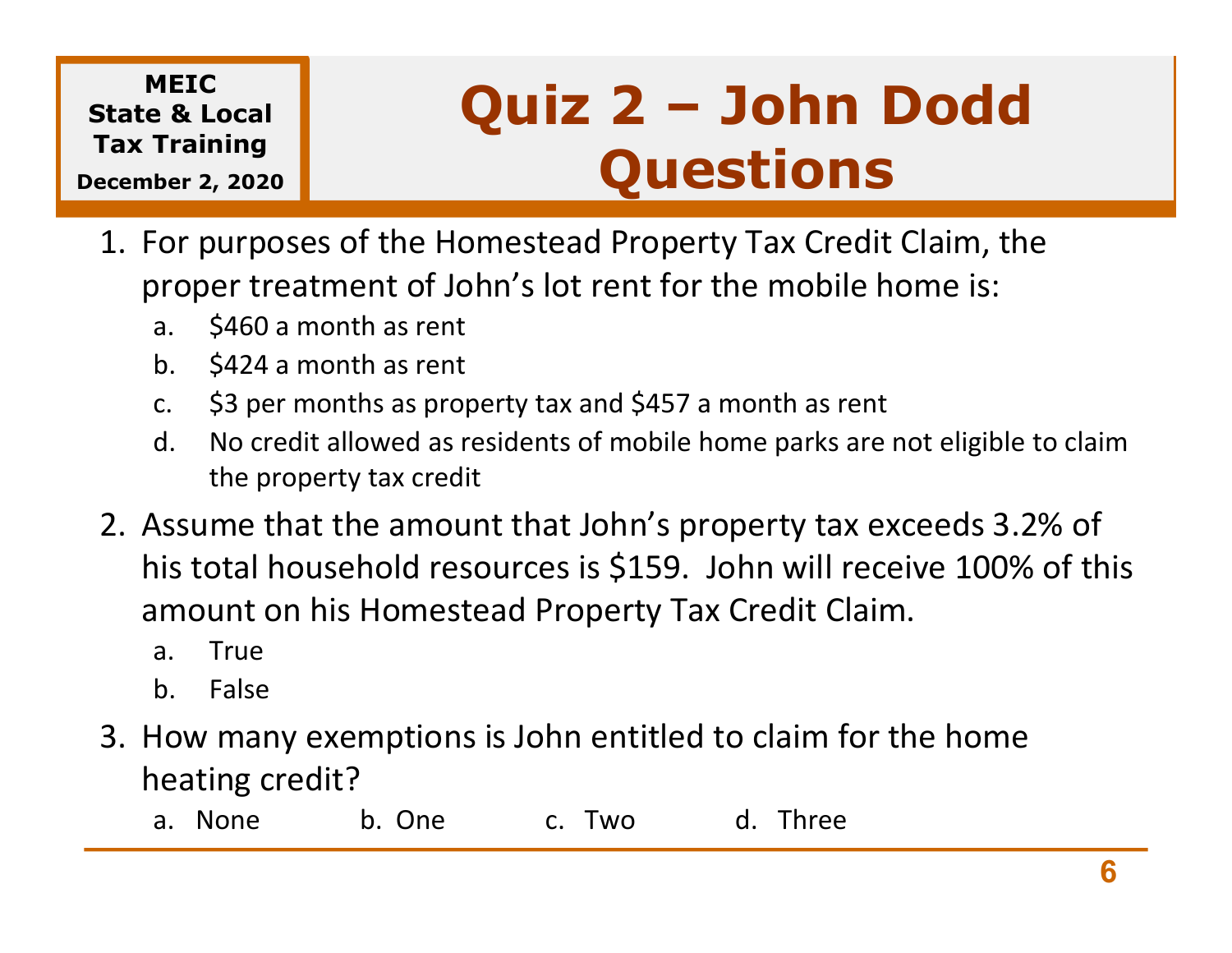#### MEIC Quiz 3 - Toni Taylor State & Local Tax Training

December 2, 2020

#### FACTS

- ◆ Toni Taylor, age 46, is a single homeowner.
- ◆ She does not have a mortgage; however, she fell behind on payment of her property taxes for the last few years.
- ◆ Toni was able to catch up in 2020, paying a total of \$1,950. The payment consisted of the following:

Quiz 3 – Toni Taylor<br>Facts

Facts

- □ \$700 for taxes levied in 2020
- □ \$600 for taxes levied in 2019
- □ \$500 for taxes levied in 2018
- $\Box$  \$150 of interest and penalties

(Note: All tax amounts listed above include an administrative fee of 1%.)

- ◆ Toni's only income in 2020 is from wages of \$10,000.
- ◆ Toni paid for her own health insurance in 2020; her monthly medical insurance premium was \$100.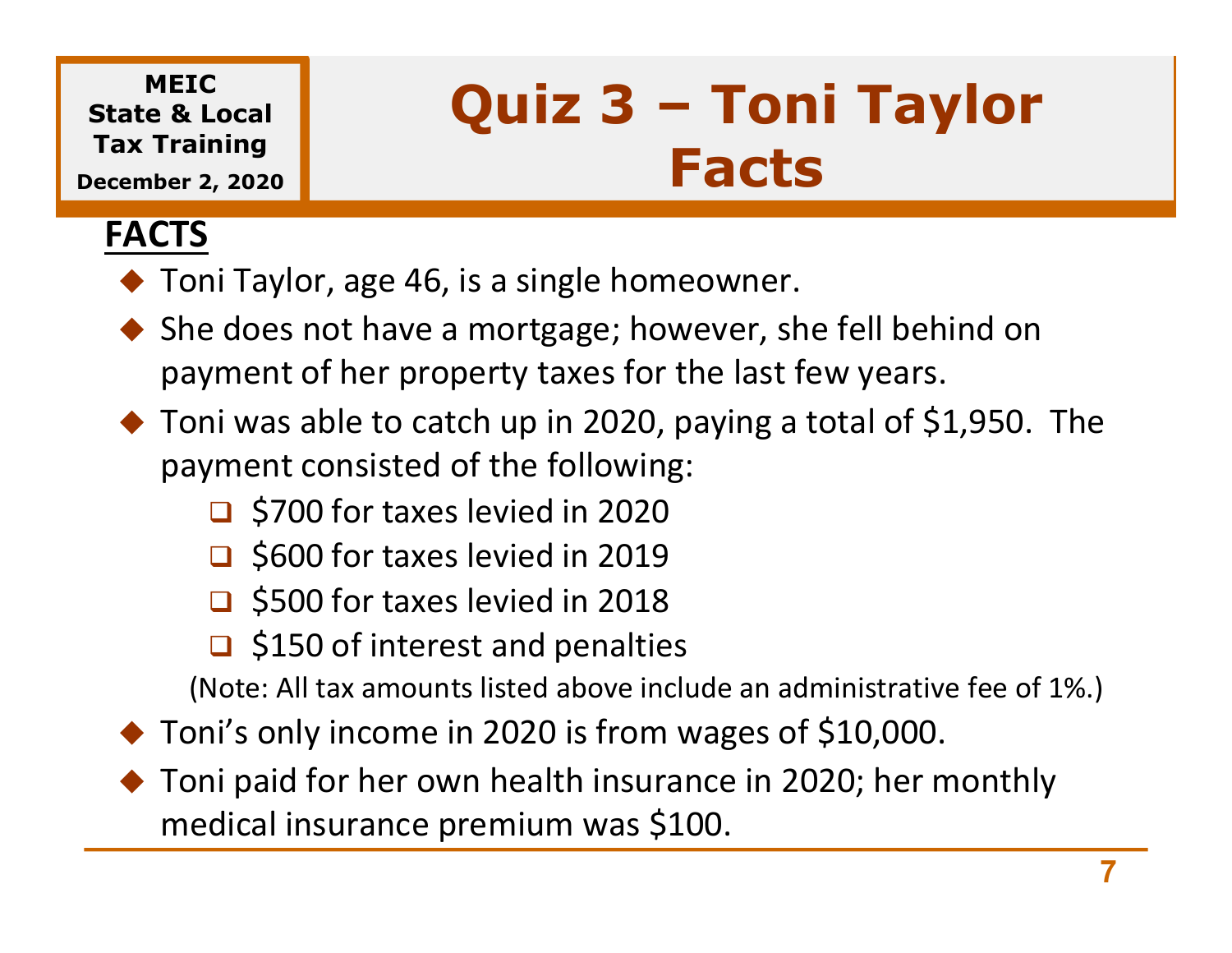December 2, 2020

## MEIC<br>e & Local **Quiz 3 - Toni Taylor** Quiz 3 – Toni Taylor<br>Questions Questions MEIC<br>
ITAX Training<br>
Ecember 2, 2020<br>
1. Toni's Michigan Homestead Property Tax Credit Claim for 2019<br>
should be based on:<br>
a. \$1,950 of taxes levied<br>
b. \$1,990 of taxes levied

- should be based on: MEIC<br> **a. & Local**<br>
Training<br>
ber 2, 2020<br>
Toni's Michigan Homestead Property Ta<br>
hould be based on:<br>
a. \$1,950 of taxes levied<br>
b. \$1,800 of taxes levied<br>
d. \$700 of taxes levied MEIC<br>
Exercise Reflection Cuiz 3 –<br>
Training<br>
ber 2, 2020<br>
Toni's Michigan Homestead Property Ta<br>
hould be based on:<br>
a. \$1,950 of taxes levied<br>
b. \$1,800 of taxes levied<br>
d. \$700 of taxes levied<br>
d. \$700 of taxes levied<br> MEIC<br>
Exercise Reflecting<br>
Training<br>
ber 2, 2020<br>
Toni's Michigan Homestead Property Ta<br>
hould be based on:<br>
a. \$1,950 of taxes levied<br>
c. \$1,300 of taxes levied<br>
d. \$700 of taxes levied<br>
oni's 2020 property tax statement
	-
	-
	-
	-
- MEIC<br>
Example and Cuiz 3 –<br>
Training<br>
Der 2, 2020<br>
Toni's Michigan Homestead Property Tathould be based on:<br>
a. \$1,950 of taxes levied<br>
b. \$1,800 of taxes levied<br>
d. \$700 of taxes levied<br>
d. \$700 of taxes levied<br>
Toni's 20 Solution and the state and the property of taxes levied<br>
2. Toni's Michigan Homestead Property Tax Credit Claim for 2019<br>
should be based on:<br>
a. \$1,950 of taxes levied<br>
b. \$1,800 of taxes levied<br>
c. \$1,300 of taxes levie for a delinquent water bill. She can include this amount in the taxes claimed for the property tax credit. True Toni's Michigan Homestead Property Ta<br>
Abould be based on:<br>
a. \$1,950 of taxes levied<br>
b. \$1,800 of taxes levied<br>
c. \$1,300 of taxes levied<br>
d. \$700 of taxes levied<br>
d. \$700 of taxes levied<br>
Toni's 2020 property tax s hould be based on:<br>
a. \$1,950 of taxes levied<br>
b. \$1,800 of taxes levied<br>
c. \$1,300 of taxes levied<br>
d. \$700 of taxes levied<br>
oni's 2020 property tax statement inclu<br>
or a delinquent water bill. She can incl<br>
claimed for t 3. \$1,950 of taxes levied<br>
5. \$1,800 of taxes levied<br>
5. \$1,300 of taxes levied<br>
4. \$700 of taxes levied<br>
2. Toni's 2020 property tax statement includes a special assessment<br>
for a delinquent water bill. She can include th c. \$1,300 of taxes levied<br>d. \$700 of taxes levied<br>"oni's 2020 property tax statement inc<br>or a delinquent water bill. She can inc<br>laimed for the property tax credit.<br>a. True<br>b. False<br>The health insurance premiums that To<br>o d. \$700 of taxes levied<br>
Toni's 2020 property tax statement incor a delinquent water bill. She can incordial<br>
claimed for the property tax credit.<br>
a. True<br>
b. False<br>
The health insurance premiums that To<br>
be considered in
	-
	-
- to be considered in calculating her Homestead Property Tax Credit.
	-
	-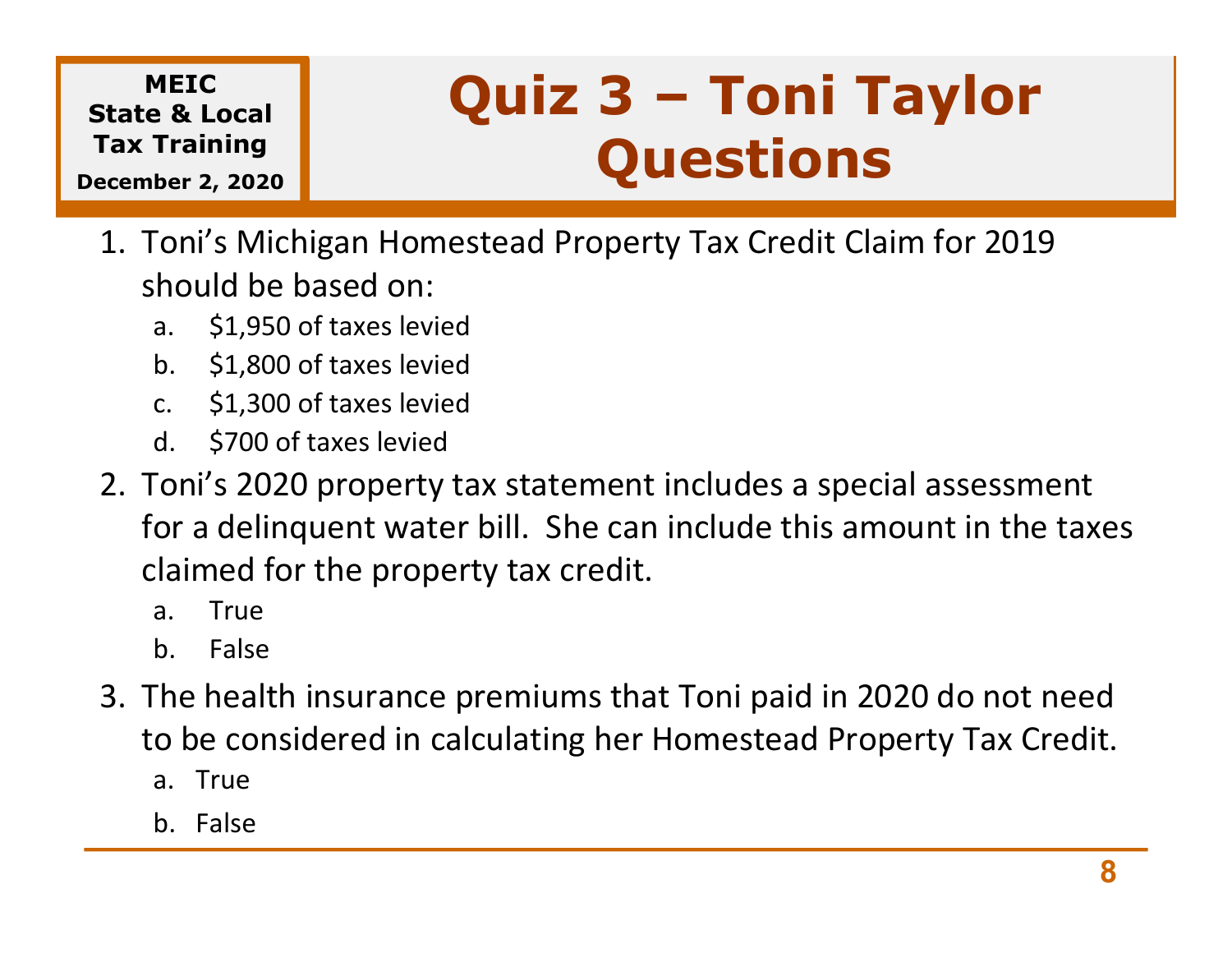December 2, 2020

## MEIC<br>:e & Local  $\parallel$  Quiz 4 - James Jones Quiz 4 – James Jones Facts

#### FACTS

- James Jones was born in 1951
- ◆ He files as Married Filing Separately for 2020; he did not live with his wife, Carol, for any part of 2020. In addition to filing a Michigan income tax return, James will file for the Michigan credits to which he is entitled.
- ◆ James received an Ohio public retirement benefit of \$5,400 and Social Security retirement benefits of \$4,992 in 2020
- James was a renter with a signed lease contract; he paid \$525 per month in 2020. He lived in an apartment building that was exempt from paying property taxes in 2020.
- $\blacklozenge$  Heating costs are currently included in his rent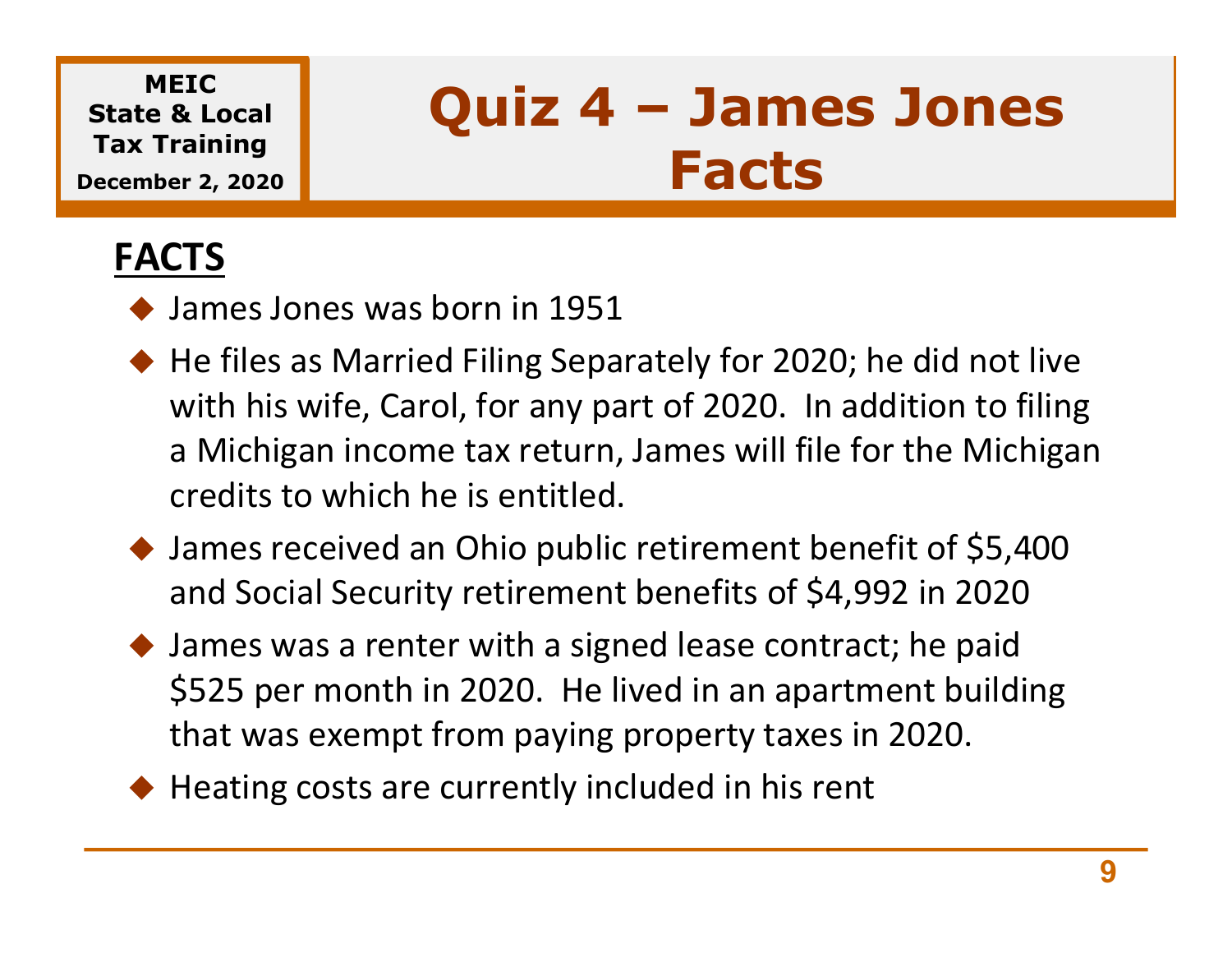State & Local Tax Training December 2, 2020

## MEIC<br>:e & Local  $\begin{array}{|c|c|c|c|c|c|c|c|}\n\hline\n\end{array}$  **Quiz 4 - James Jones** Quiz 4 – James Jones Questions MEIC<br>
In the & Local<br>
I. On his Michigan income tax return, James is eligible to subtract<br>
The Michigan income tax return, James is eligible to subtract<br>
The Michigan income tax return, James is eligible to subtract<br>
The M **EIC**<br> **A Local**<br> **Prepartition allowed for public retirements from another state**<br> **Dn his Michigan income tax return, James is eligible to subtract<br>
<b>C.** A \$20,000 standard deduction against all income is subtracted<br> **C.**

- retirement benefits of: EIC<br> **a. Local**<br> **a. 2.2020**<br>
Dn his Michigan income tax return, Ja<br>
etirement benefits of:<br>
a. \$5,400<br>
b. No subtraction allowed for public ret<br>
c. A \$20,000 standard deduction agains Excellent Cuit **Quiz 4 – James Jones**<br>
Se Local<br>
Dn his Michigan income tax return, James is eligible to subtract<br>
etirement benefits of:<br>
a. \$5,400<br>
b. No subtraction allowed for public retirements from another state<br>
c. For 2, 2020<br>
D. his Michigan income tax return, James is eligible to subtract<br>
etirement benefits of:<br>
a. \$5,400<br>
b. No subtraction allowed for public retirements from another state<br>
c. A \$20,000 standard deduction against 1. On his Michigan income tax return, James is eligible to subtract<br>retirement benefits of:<br>a. \$5,400<br>b. No subtraction allowed for public retirements from another state<br>c. A \$20,000 standard deduction against all income i
	-
	-
	-
	- benefits Dn his Michigan income tax return, James i<br>etirement benefits of:<br>a. \$5,400<br>b. No subtraction allowed for public retireme<br>c. A \$20,000 standard deduction against all in<br>d. Married filing separately filers cannot subtr<br>bene retirement benefits of:<br>
	a. \$5,400<br>
	b. No subtraction allowed for public ret<br>
	c. A \$20,000 standard deduction agains<br>
	d. Married filing separately filers canno<br>
	benefits<br>
	Which Michigan credit can James clai<br>
	a. Homestead a. \$5,400<br>b. No subtraction allowed for public ret<br>c. A \$20,000 standard deduction agains<br>d. Married filing separately filers canno<br>benefits<br>Which Michigan credit can James clai<br>a. Homestead Property Tax Credit<br>b. Home Hea b. No subtraction allowed for public ret<br>
	c. A \$20,000 standard deduction agains<br>
	d. Married filing separately filers canno<br>
	benefits<br>
	Which Michigan credit can James clai<br>
	a. Homestead Property Tax Credit<br>
	b. Home Heating
- -
	-
	-
	-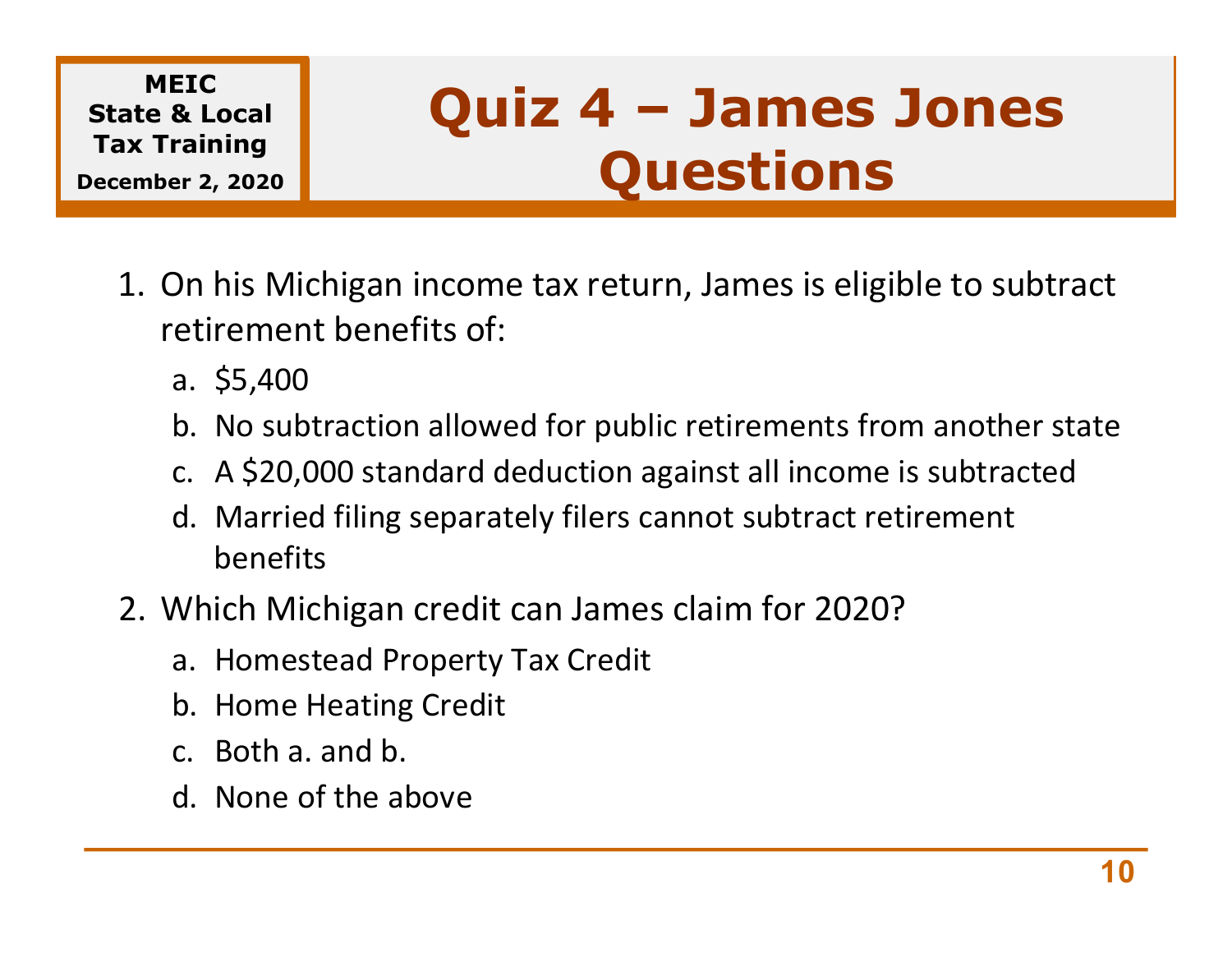State & Local Tax Training December 2, 2020

## MEIC<br>:e & Local  $\parallel$  Quiz 4 - James Jones Quiz 4 – James Jones<br>Questions (cont.) Questions (cont.)

- MEIC<br>
Ate & Local<br>
In Training<br>
Ember 2, 2020<br>
3. If James files a Michigan Homestead Property Tax Credit Claim<br>
and/or Home Heating Credit Claim, James is required to file<br>
Michigan Form 5049. and/or Home Heating Credit Claim, James is required to file Michigan Form 5049. EIC & Local<br>
Faining<br>
er 2, 2020<br>
If James files a Michigan Homestead<br>
and/or Home Heating Credit Claim, J<br>
Michigan Form 5049.<br>
a. True<br>
b. False **A Local Pulliz 4 – J.<br>
Fraining (PULLIZ 4 – J. A Local Pullis of A Local Pullis Cultis Channel State Chain Credit Claim, J<br>
If James files a Michigan Homestead A Local Pullis Chains Credit Claim b<br>
Flames files a Michiga** 
	-
	-
- ember 2, 2020<br>
3. If James files a Michigan Homestead Property Tax Credit Claim<br>
and/or Home Heating Credit Claim, James is required to file<br>
Michigan Form 5049.<br>
a. True<br>
b. False<br>
4. If James files a Michigan Homestead P and/or Home Heating Credit Claim, he must include his wife Carol's income in total household resources on his Michigan credit claim(s). Michigan Form 5049.<br>
a. True<br>
b. False<br>
f James files a Michigan Homestead<br>
and/or Home Heating Credit Claim, h<br>Carol's income in total household res<br>
credit claim(s).<br>
a. True<br>
b. False a. True<br>
b. False<br>
f James files a Michigan Homestead<br>
and/or Home Heating Credit Claim, h<br>
Carol's income in total household res<br>
credit claim(s).<br>
a. True<br>
b. False
	-
	-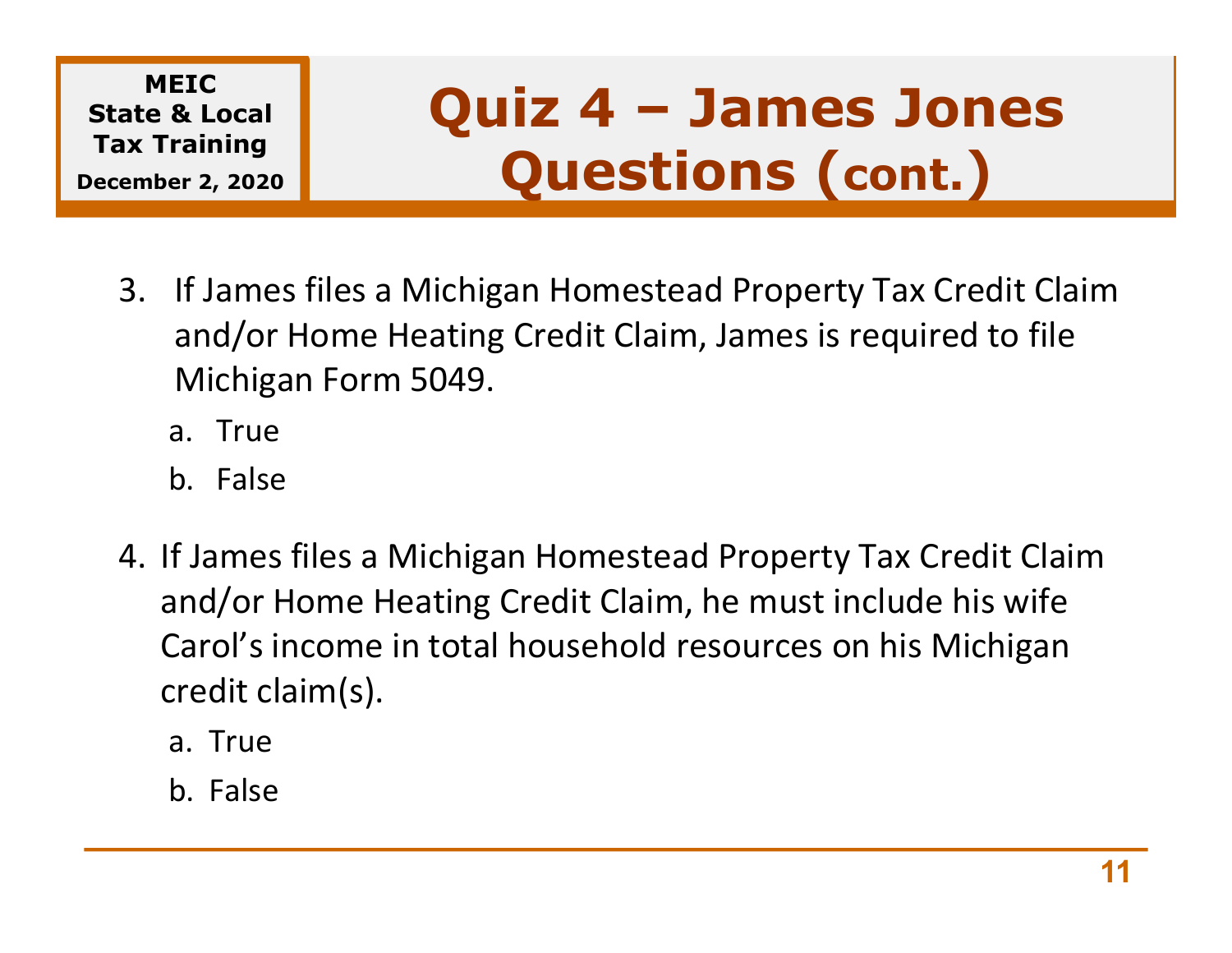#### December 2, 2020

### MEIC<br>e & Local **Quiz 1 - Barb Lyons** Quiz 1 – Barb Lyons<br>Answers Answers MEIC<br>
In the & Local<br>
Duiz 1 – Barb Lyons<br>
1. Barb should compute a Homestead Property Tax Credit Claim<br>
based on:<br>
a. Property tax credit is not allowed for a resident of an AFC home **Quiz 1 – Barb Lyons<br>
Sarb should compute a Homestead Property Tax Credit Claim**<br>
Parb should compute a Homestead Property Tax Credit Claim<br>
Dased on:<br>
a. Property tax credit is not allowed for a resident of an AFC home<br>
b **Quiz 1 – Barb Lyons<br>
Fraining (Puiz 1 – Barb Lyons**<br>
Barb should compute a Homestead Property Tax Credit Claim<br>
Dased on:<br>
a. Property tax credit is not allowed for a resident of an AFC home<br>
b. Her share of property taxe

- based on: EXECTED CONTROLL THE CONTROLL THE CONTROLL TRIMBETS DATE OF PROPERTY THE PROPORT OF A PROPERTY CHARGED ON THE SPACE OF PROPERTY THAN AND SOMETHER OF PROPERTY taxes assessed on the facility based on the licensed capacity o **Example 18 AMPLE 18 AMPLE 18 AMPLE 18 AMPLE 18 AMPLE 18 AMPLE 18 AMPLE 18 AMPLE 18 AMPLE 18 AMPLE 18 AMPLE 18 AMPLE 18 AMPLE 18 AMPLE 18 AMPLE 18 AMPLE 18 AMPLE 18 AMPLE 18 AMPLE 18 AMPLE 18 AMPLE 18 AMPLE 18 AMPLE 18 AMP** 
	-
- licensed capacity of the AFC home or based on square footage. b. Her share of property taxes assessed on the<br>licensed capacity of the AFC home or based of<br>c. Her proportionate share of property taxes as<br>a on the number of actual residents in the hon<br>d. Rent of \$400 per month<br>d. Rent
	- on the number of actual residents in the home Fraction 1. True<br>
	a. True<br>
	a. True<br>
	a. True<br>
	a. True<br>
	a. True<br>
	a. True<br>
	a. True<br>
	a. True<br>
	a. True<br>
	a. True<br>
	a. True<br>
	a. True<br>
	a. True<br>
	a. True<br>
	a. True<br>
	a. True<br>
	a. True<br>
	a. True<br>
	a. True<br>
	a. True<br>
	a. True<br>
	a. True<br>
	a. Tru Example of the number of actual residents in the<br>
	d. Rent of \$400 per month<br>
	Barb is entitled to claim a diameter transformation<br>
	Aichigan Home Heating Credit.<br>
	a. True Individuals who lived in an adult from for the entire
	-

Claimants in special housing are required to use rent to calculate the property tax credit. They must have a monthly statement or letter from landlord that itemizes the rent portion of their monthly payment. (Note: If Barb was unable to determine the portion of the monthly payment that constitutes rent, Barb would be allowed to claim a proportionate share of property taxes on the facility.)

- Michigan Home Heating Credit.
	-

Individuals who lived in an adult foster care home for the entire year are not entitled to claim the Michigan Home Heating Credit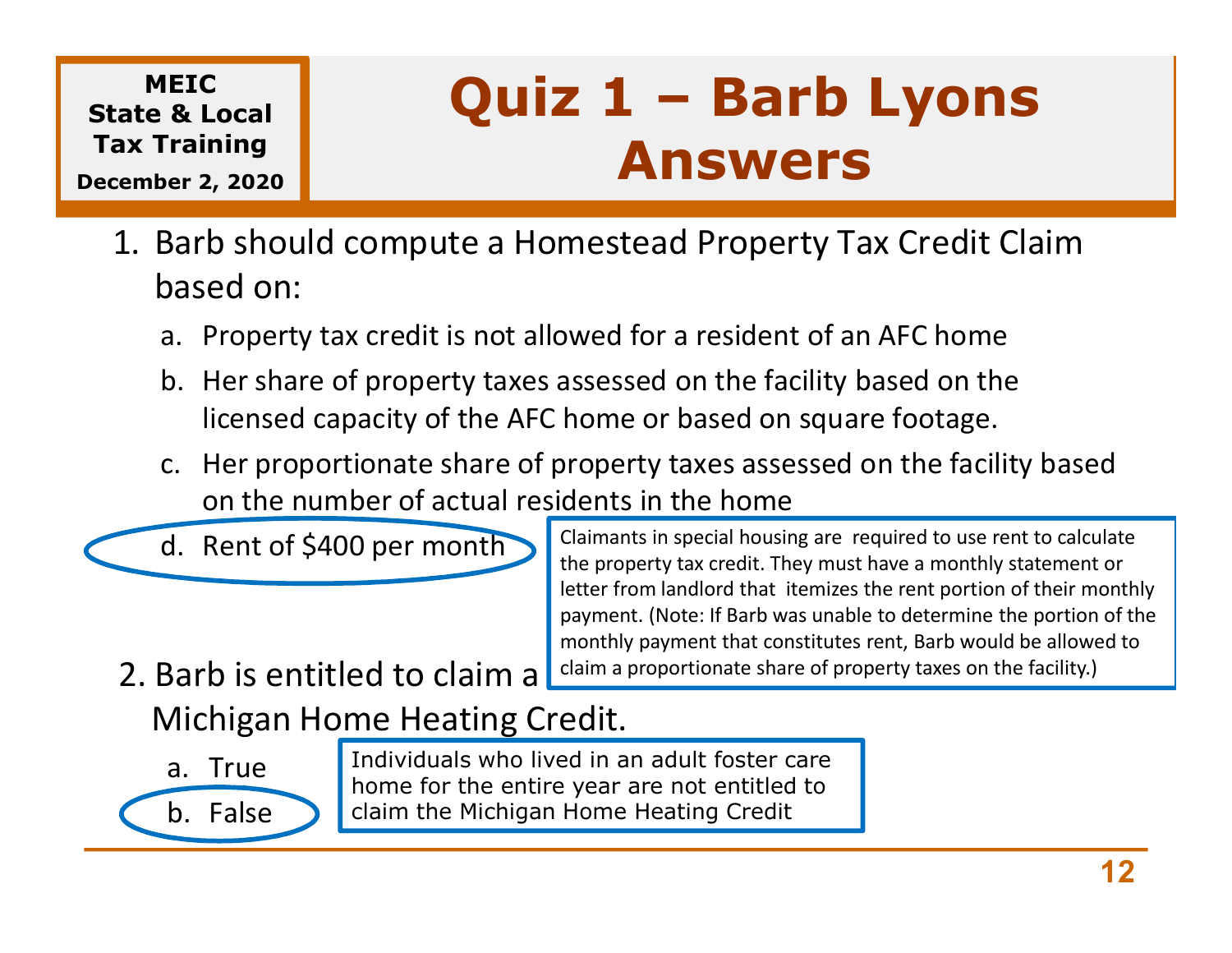December 2, 2020

# MEIC<br>re & Local **Quiz 2 - John Dodd** Quiz 2 – John Dodd<br>Answers Answers **Quiz 2 – John Dodd**<br> **COULTER COULT ASSES**<br>
Training<br> **Answers**<br>
For purposes of the Homestead Property Tax Credit Claim, the<br>
proper treatment of John's lot rent for the mobile home is:<br>
a. \$460 a month as rent<br>
b. \$424 **Quiz 2 - John Dodd**<br>
Training<br> **Parks are as a response of the Homestead Property Tax Credit Claim, the**<br>
proper treatment of John's lot rent for the mobile home is:<br>
a. \$460 a month as rent<br>
b. \$424 a month as rent<br>
<u>c.</u>

- MEIC<br>
ITER IS Local<br>
I. For purposes of the Homestead Property Tax Credit Claim, the<br>
proper treatment of John's lot rent for the mobile home is:<br>
a. \$460 a month as rent<br>
b. \$424 a month as rent proper treatment of John's lot rent for the mobile home is: MEIC<br>
Exercise & Local<br>
Training<br>
ber 2, 2020<br>
For purposes of the Homestead Propert<br>
Proper treatment of John's lot rent for t<br>
a. \$460 a month as rent<br>
b. \$424 a month as rent<br>
c. \$3 per months as property tax and \$457 a MEIC<br>
Exercise the **Quiz 2 –**<br>
Training<br>
ber 2, 2020<br>
For purposes of the Homestead Propert<br>
proper treatment of John's lot rent for t<br>
a. \$460 a month as rent<br>
b. \$424 a month as rent<br>
c. \$3 per months as property tax and
	-
	-
- - the property tax credit
- **Answers**<br>
1. For purposes of the Homestead Property Tax Credit Claim, the<br>
proper treatment of John's lot rent for the mobile home is:<br>
a. \$460 a month as rent<br>
b. \$424 a month as rent<br>
c. \$3 per months as property tax an his total household resources is \$159. John will receive 100% of this amount on his Homestead Property Tax Credit Claim. b. 5424 a month as rent<br>
b. 5424 a month as rent<br>
c. 53 per months as property tax and 5457 a<br>
d. No credit allowed as residents of mobile he<br>
the property tax credit<br>
Assume that the amount that John's provision to that t a. \$460 a month as rent<br>
b. \$424 a month as rent<br>
c. \$3 per months as property tax and \$457 a<br>
d. No credit allowed as residents of mobile he<br>
the property tax credit<br>
Assume that the amount that John's provision to the mo 3. How many exemptions is John entitled to claim for the home<br>
1. No credit allowed as residents of mobile home parks are not eligible to claim<br>
2. Assume that the amount that John's property tax exceeds 3.2% of<br>
his tota d. No credit allowed as residents of mobile home parks are not eligible to clumb the property tax credit Assume that the amount that John's property tax exceeds 3.2% consists total household resources is \$159. John will re



As a senior claimant with total household resources of \$21,000 or less, John will receive 100% of the credit.

heating credit? John can claim one personal exemption. Individuals age 66 or older at end cannot claim an exemption for totally and permanently disabled.

13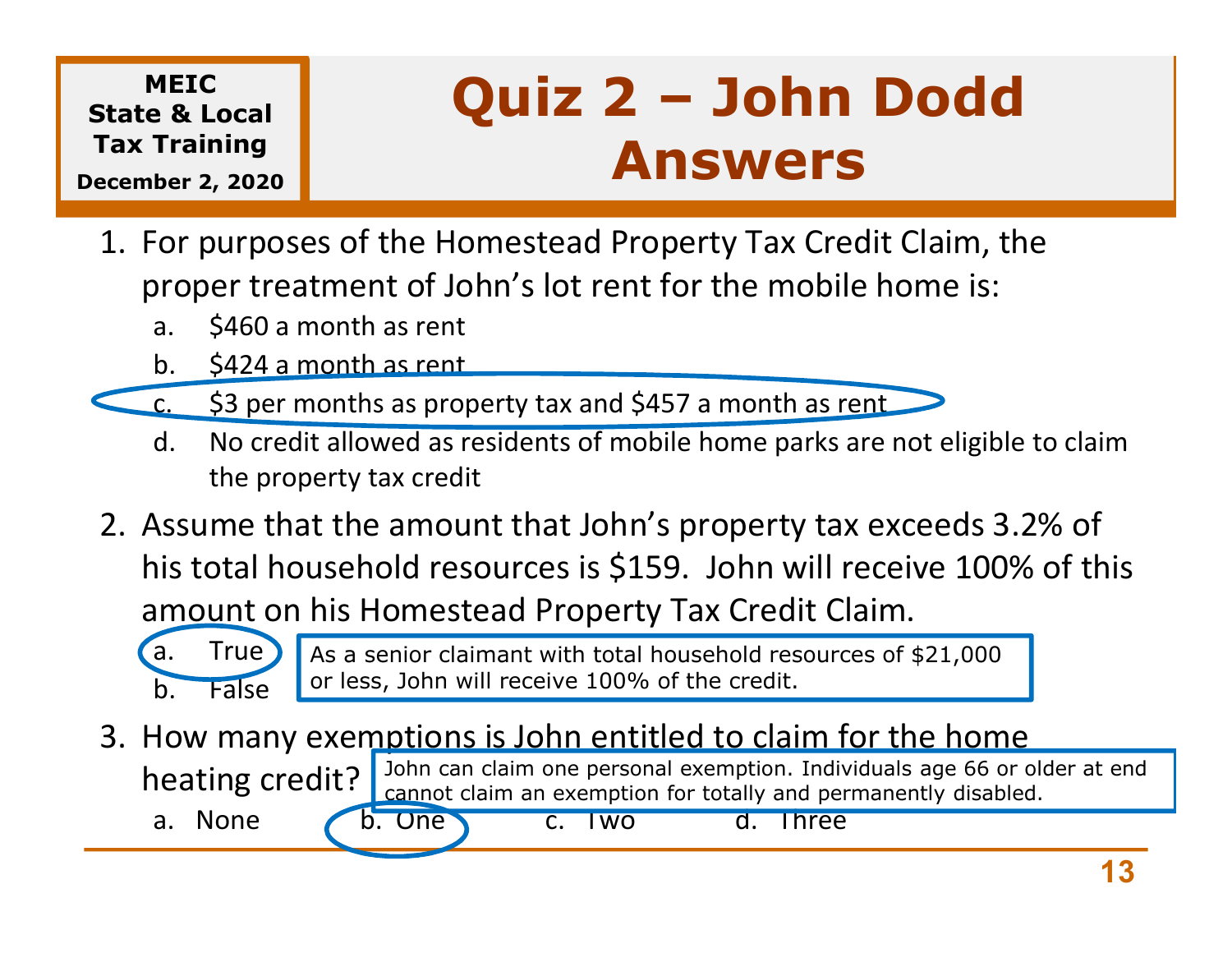#### December 2, 2020

## MEIC<br>**e & Local** Quiz 3 - Toni Taylor Quiz 3 – Toni Taylor<br>Answers Answers

- MEIC<br>
Tax Training<br>
Ecember 2, 2020<br>
1. Toni's Michigan Homestead Property Tax Credit Claim for 2020<br>
should be based on:<br>
a. \$1,950 of taxes levied<br>
b. \$1,990 of taxes levied<br>
b. \$1,990 of taxes levied<br>
a. \$1,990 of taxes should be based on: MEIC<br> **Exercise Second Training**<br> **ANS**<br>
Toni's Michigan Homestead Property Ta<br>
Toni's Michigan Homestead Property Ta<br>
ANS<br>
Toni's Michigan Homestead Property Ta<br>
ANS<br>
ANS<br>
C. \$1,300 of taxes levied<br>
C. \$1,300 of taxes lev MEIC<br>
Exercise Reflection Cuiz 3 –<br>
Training<br>
Der 2, 2020<br>
Toni's Michigan Homestead Property Ta<br>
hould be based on:<br>
a. \$1,950 of taxes levied<br>
b. \$1,800 of taxes levied<br>
d. \$700 of taxes levied<br>
Taxes levied<br>
d. \$700 of MEIC<br>
Exercise Reflecting<br>
Training<br>
ber 2, 2020<br>
Coni's Michigan Homestead Property Ta<br>
c. 51,950 of taxes levied<br>
b. 51,300 of taxes levied<br>
d. 5700 of taxes levied<br>
Taxes levied<br>
d. 5700 of taxes levied<br>
Coni's 2020 pro
	-
	-
	-
	-

Taxes levied for a prior year cannot be claimed. Interest and penalties cannot be included in the amount of taxes claimed on the Homestead Property Tax Credit

MEIC<br>
Example to 2, 2020<br>
Training<br>
ber 2, 2020<br>
Toni's Michigan Homestead Property Tachould be based on:<br>
a. \$1,950 of taxes levied<br>
b. \$1,800 of taxes levied<br>
c. \$1,300 of taxes levied<br>
d. \$700 of taxes levied<br>
Toni's 20 CORRECT TO THE RETAINT THE SCHOOL Should be based on:<br>
a. \$1,950 of taxes levied<br>
b. \$1,800 of taxes levied<br>
c. \$1,300 of taxes levied<br>
c. \$1,300 of taxes levied<br>
c. \$1,300 of taxes levied<br>
c. \$1,300 of taxes levied<br>
c. \$ for a delinquent water bill. She can include this amount in the taxes claimed for the property tax credit. Frace Taxes levied<br>
a. \$1,950 of taxes levied<br>
b. \$1,800 of taxes levied<br>
c. \$1,300 of taxes levied<br>
d. \$700 of taxes levied<br>
a. \$700 of taxes levied<br>
a. \$700 of taxes levied<br>
a. \$700 of taxes levied<br>
a. \$700 of taxes levi Faxes levied<br>
b. \$1,950 of taxes levied<br>
b. \$1,800 of taxes levied<br>
c. \$1,300 of taxes levied<br>
d. \$700 of taxes levied<br>
oni's 2020 property tax statement included in the<br>
oni's 2020 property tax statement included<br>
oni's 2 3. S1,950 of taxes levied<br>
1. S1,800 of taxes levied<br>
1. S1,300 of taxes levied<br>
1. S700 of taxes levied<br>
1. S700 of taxes levied<br>
1. S700 of taxes levied<br>
2. Toni's 2020 property tax statement includes a special assessme c. \$1,300 of taxes levied<br>
d. \$700 of taxes levied<br>
Toni's 2020 property tax statement inc<br>
or a delinquent water bill. She can inc<br>
claimed for the property tax credit.<br>
a. True<br>
b. False<br>
The health insurance premiums th d. \$700 of taxes levied<br>
Toni's 2020 property tax statement incor a delinquent water bill. She can incording the property tax credit.<br>
a. True b. False statements cannot be included for the Michigan Homester<br>
The health in



Special assessments cannot be included in the amount of taxes claimed for the Michigan Homestead Property Tax Credit

to be considered in calculating her Homestead Property Tax Credit.



Medical insurance and HMO premiums can be deducted to arrive at total household resources on the Michigan Homestead Property Tax Credit Claim.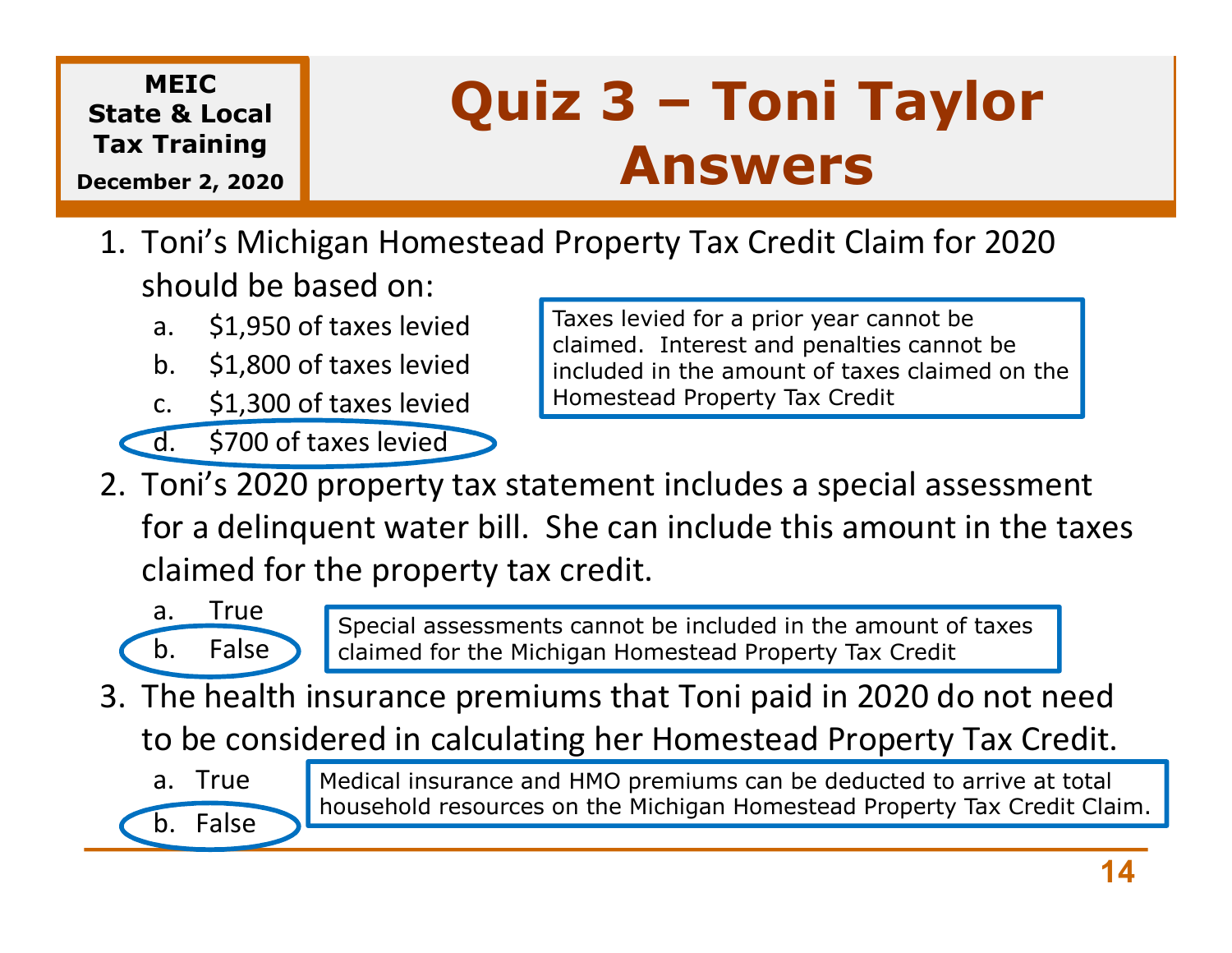### State & Local

### MEIC  $\alpha$  Local  $\int$  Quiz 4 - James Jones Tax Training **The Contract of the Contract of The Contract of The Contract of The Contract of The Co** December 2, 2020 **THE BUY CID** Quiz 4 – James Jones<br>swers – Questions 1 & 2 **Quiz 4 - James Jones<br>Answers - Questions 1 & 2**<br>an income tax return, James is eligible to subtract MEIC<br>
Itak Isocal<br>
I. On his Michigan income tax return, James is eligible to subtract<br>
The Michigan income tax return, James is eligible to subtract<br>
retirement benefits of:<br>
a. \$5,400<br>
a. \$1,400 MEIC<br> **ANSWETS – C**<br>
Training<br> **ANSWETS – C**<br>
Dn his Michigan income tax return, Ja<br>
etirement benefits of:<br>
a. \$5,400<br>
b. No subtraction allowed for public ret<br>
another state **PROMANGE SET AND SURVETS - QUESTIONS 1 & 2**<br>
Training<br>
Dn his Michigan income tax return, James is eligible to subtract<br>
etirement benefits of:<br>
a. \$5,400<br>
b. No subtraction allowed for public retirement benefits from<br>
a **Quiz 4 – James Jones**<br>
Training<br>
Der 2, 2020<br>
On his Michigan income tax return, James is eligible to subtract<br>
etirement benefits of:<br>
a. \$5,400<br>
b. No subtraction allowed for public retirement benefits from<br>
another sta

- retirement benefits of: Example the 2, 2020<br>
D. Mis Michigan income tax return, James is e<br>
etirement benefits of:<br>
a. \$5,400<br>
b. No subtraction allowed for public retirement l<br>
another state<br>
<u>c. A \$20,000 standard deduction against all incom</u><br> 1. On his Michigan income tax return, James is eligible to subtract<br>
retirement benefits of:<br>
a. \$5,400<br>
b. No subtraction allowed for public retirement benefits from<br>
another state<br>  $\begin{array}{r} \begin{array}{r} \begin{array}{r} \begin{array}{r} \begin{array}{r} \begin$ 
	-
	- another state From the series of:<br>
	a. \$5,400<br>
	b. No subtraction allowed for public retirement<br>
	another state<br>
	c. A \$20,000 standard deduction against all in<br>
	d. Married filing separately filers cannot<br>
	subtract retirement benefits<br>
	Whic a. \$5,400<br>
	b. No subtraction allowed for public ret<br>
	another state<br>
	c. A \$20,000 standard deduction agains<br>
	d. Married filing separately filers canno<br>
	subtract retirement benefits<br>
	Which Michigan credit can James clai<br>
	a.



- subtract retirement benefits B. No subtraction anowed for public ret<br>another state<br>C. A \$20,000 standard deduction agains<br>d. Married filing separately filers canno<br>subtract retirement benefits<br>Which Michigan credit can James clai<br>a. Homestead Property **C.** A \$20,000 standard deduction agains<br>
d. Married filing separately filers cannom<br>
subtract retirement benefits<br>
Which Michigan credit can James clai<br>
a. Homestead Property Tax Credit<br>
b. Home Heating Credit<br>
b. Home H
- -

- 
- 

James is an eligible renter for only the home heating credit. The building he lives in is exempt from property tax; therefore, James is not eligible to claim the property tax credit.

James is in Tier 2 and has reached the age of 67; therefore, a subtraction of retirement & pension benefits is no longer allowed. He can claim a standard deduction of \$20,000 against all income.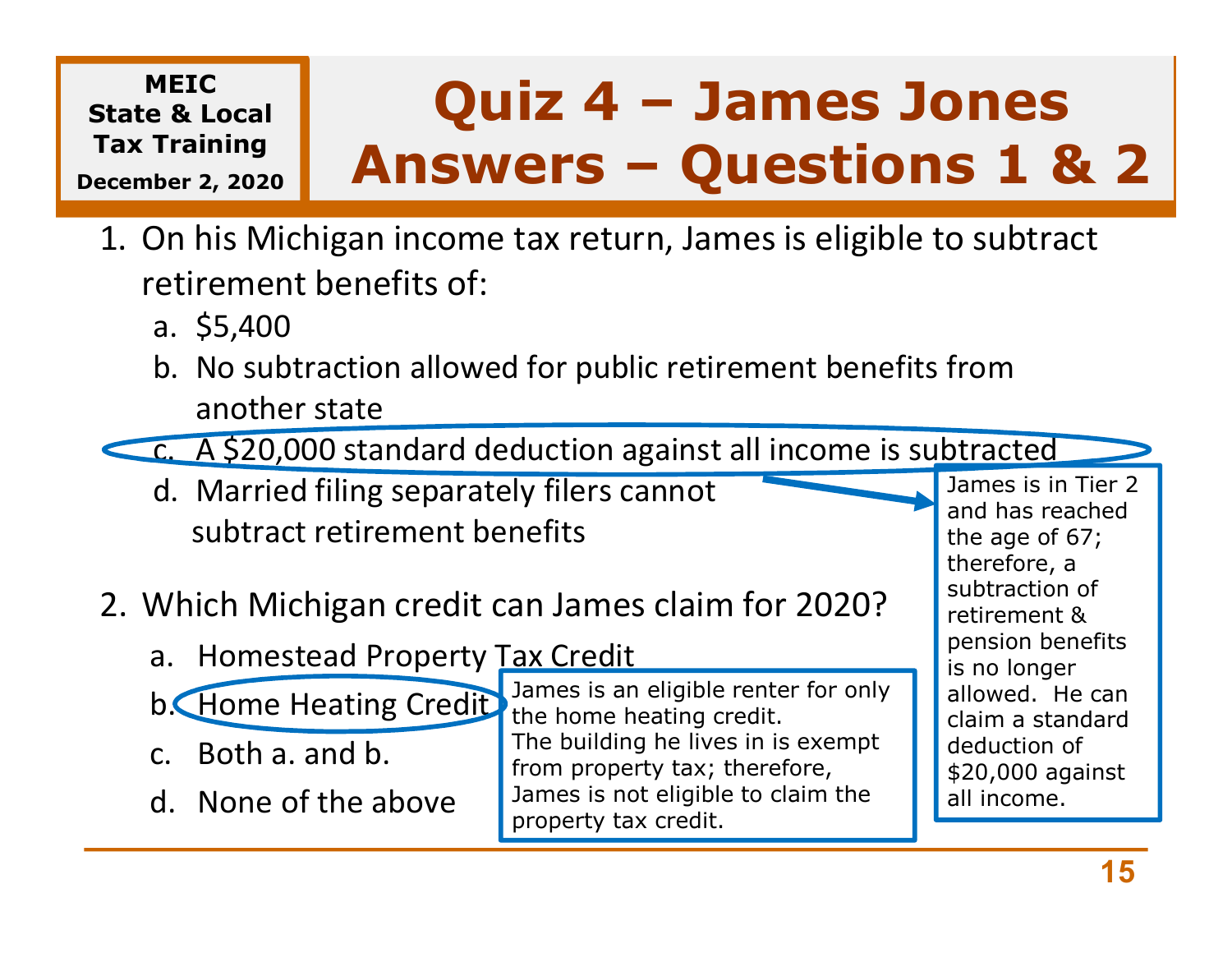

### MEIC  $\alpha$  Local  $\int$  Quiz 4 - James Jones Tax Training **The Contract of the Contract of The Contract of The Contract of The Contract of The Co** December 2, 2020 **THE BUY CID** Quiz 4 – James Jones<br>swers – Questions 3 & 4 Quiz 4 - James Jones<br>Answers - Questions 3 & 4

MEIC<br>
IF A Training<br>
IS Answers - Questions 3 & 4<br>
3. If James files a Michigan Homestead Property Tax Credit Claim<br>
and/or Home Heating Credit Claim, James is required to file<br>
Michigan Form 5049. and/or Home Heating Credit Claim, James is required to file Michigan Form 5049. MEIC<br> **Register 2, 2020**<br>
Training<br>
Training<br>
If James files a Michigan Homestead<br>
and/or Home Heating Credit Claim, J<br>
Michigan Form 5049.<br> **a.** True<br> **b.** False<br> **b.** False<br> **b.** False<br> **b.** False<br> **b.** False<br> **dide an e** MEIC<br>
Training<br>
ber 2, 2020<br>
If James files a Michigan Homestead<br>
and/or Home Heating Credit Claim, J<br>
Michigan Form 5049.<br>
a. True<br>
b. False<br>
b. False<br>
b. False<br>
False<br>
False<br>
France Files his Michigan Home Has Married Fi



- James files his Michigan Home Heating Credit Claim as Married Filing Separately; therefore, he must attach Form 5049, Married Filing Separately and Divorced or Separated Claimants Schedule, and indicate an explanation that he maintained a separate homestead all year.
- 3. If James files a Michigan Homestead Property Tax Credit Claim<br>and/or Home Heating Credit Claim, James is required to file<br>Michigan Form 5049.<br>a. True as Married Filing Separately; therefore, he must<br>b. False<br>b. False<br>se and/or Home Heating Credit Claim, he must include his wife Carol's income in total household resources on his Michigan credit claim(s). **a.** True<br> **b.** False<br> **b.** False<br> **b.** False<br> **b.** False<br> **b.** False<br> **b.** False<br> **b.** False<br> **b.** False<br> **b.** False<br> **b.** False<br> **containstript in the separate homestead all year.**<br> **f James files a Michigan Homestead al** a. The as Married Filing Separately; the attach Form 5049, Married Filing Separately; the bivorced or Separated Claimant indicate an explanation that he separate homestead all year.<br> **f** James files a Michigan Homestead an
	-

Since he did not share a homestead with Carol at any time in 2020, he would not need to include her income.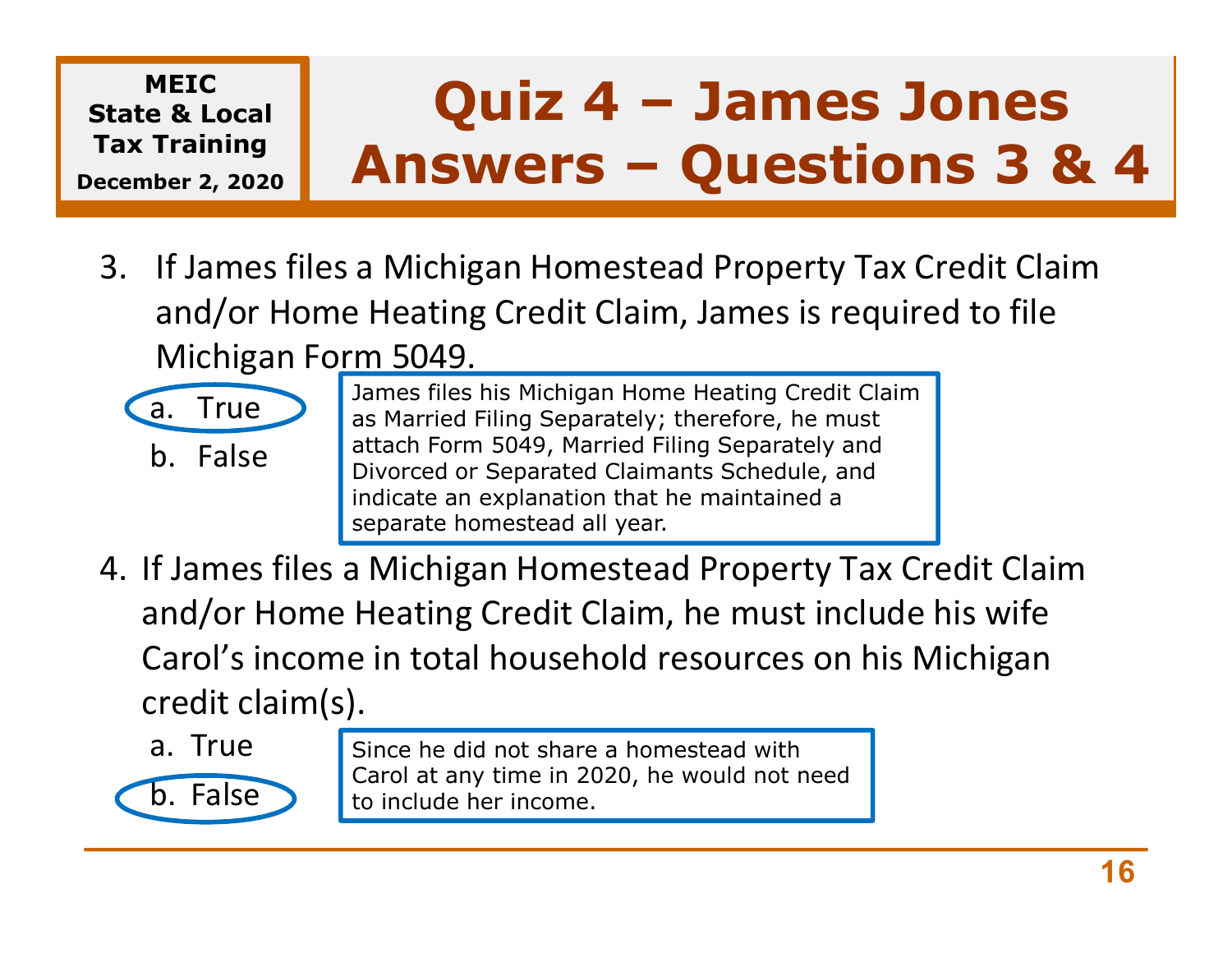

- ◆ Tom and Fred, brothers, rented an apartment together all last year. They are both tenants on the lease; rent was \$800 per month in 2020, paid by Fred.
- ◆ The gas bill is in Tom's name; annual heating costs were \$580. Tom and Fred each paid ½ of the bill each month.
- ◆ Tom gave Fred \$250 each month to help with rent.
- ◆ Tom and Fred shared equally in paying for all of the other household expenses.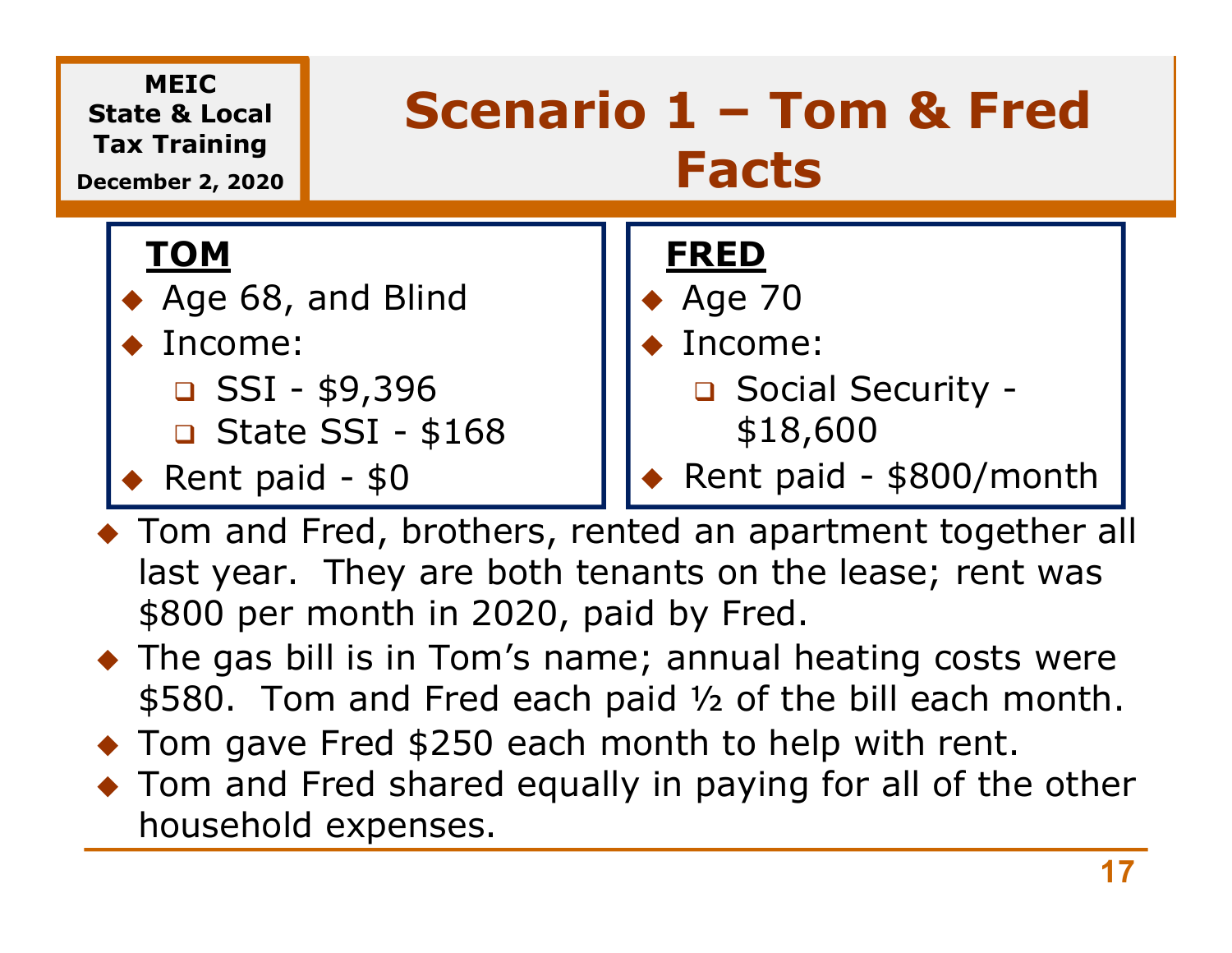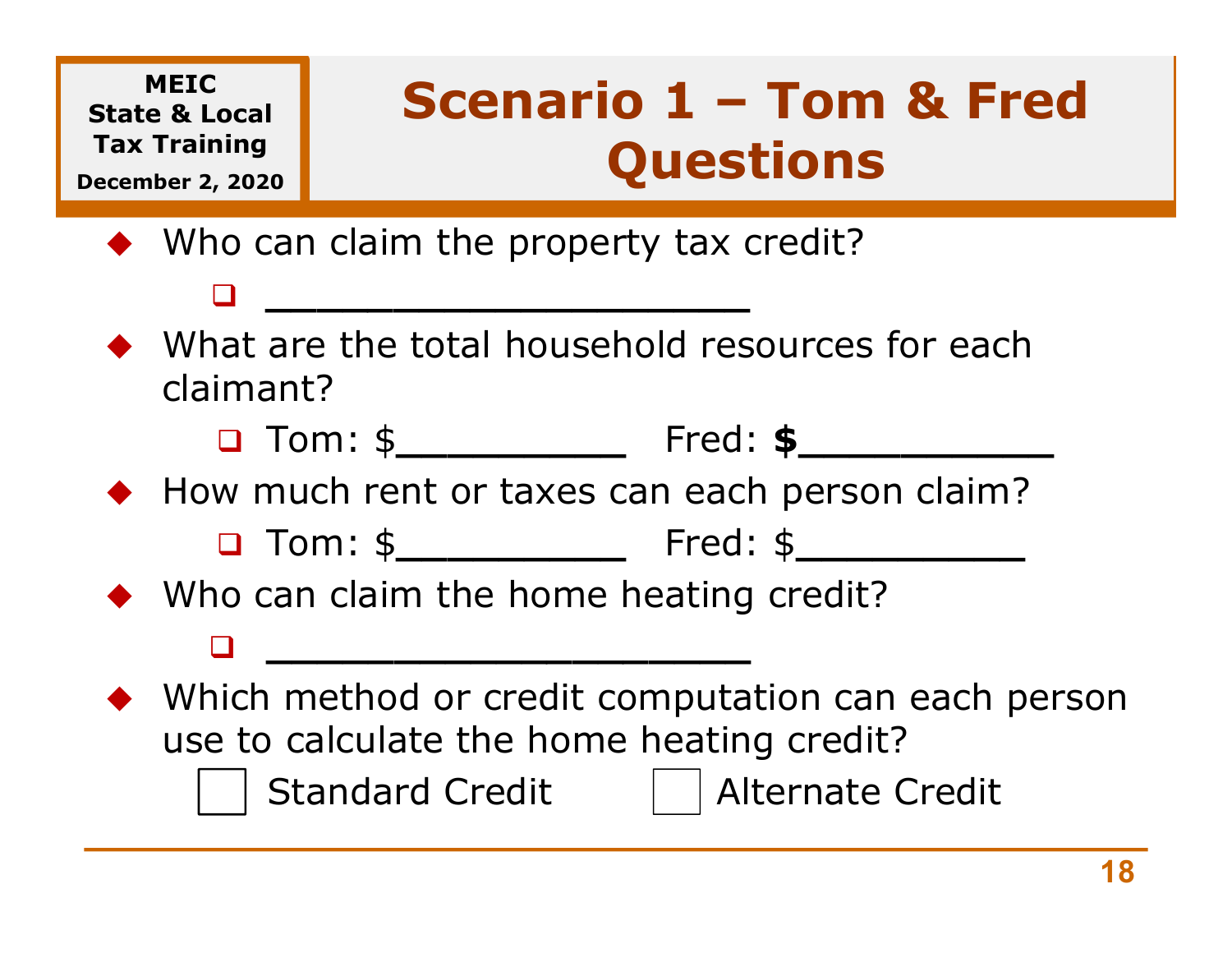#### MEIC State & Local Tax Training Scenario 1 - Tom & Fred December 2, 2020 1) Who can claim the property tax credit? □ Tom and Fred (Both names are on the lease) 2) What are the total household resources for each claimant? □ Tom: \$10,920 Fred: \$21,300 **Solution Solution**<br>**Scenario 1 – Tom & Fred**<br>**m** the property tax credit? Tom's THR: MEIC<br>
Tax Training<br>
Tax Training<br>
Scenario 1 – Tom & F<br>
1) Who can claim the property tax credit?<br>
1) Who can claim the property tax credit?<br>
2) What are the total household resources for each cla<br>
2) What are the total ho MEIC<br>
Tax Training<br>
Tax Training<br>
Tax Training<br>
1) Who can claim the property tax credit?<br>
1) Who can claim the property tax credit?<br>
2) What are the total household resources for each claim<br>
168 Tred: \$21,300<br>
Tom's THR:<br> Expenses Fred pays on Tom's behalf:  $$400 \times 12 = $4,800$ Less the amount<br>
Notation and Fred (Both names are on the 21,300<br>
Dum's THR:<br>
51:<br>
\$9,396<br>
500 Fred: \$21,300<br>
500 Fred: \$21,300<br>
500 Fred: \$21,300<br>
500 Fred: \$21,300<br>
500 Fred: \$21,300<br>
500 Fred: \$21,300<br>
500 Fred: \$21, 4,500 <br>
Less the 1<sup>st</sup> \$300 (300) Less the amount Tom gives Fred,  $$250 \times 12 =$  (3,000) Total THR \$9,396<br>
\$9,396<br>
168<br>
Social Security:<br>
Amount Tom<br>
gives Fred each<br>
month:<br>
\$2,500<br>
4,500<br>
<u>\$1,500<br>
\$11,064</u><br>
Total THR<br>
\$2,700<br>
\$11,064<br>
Total THR<br>
\$2,700<br>
\$11,064 **IOM'S IHK:**<br>
SSI:<br>
State SSI:<br>
Expenses Fred pays<br>
on Tom's behalf:<br>  $$400 x 12 = $4,800$ <br>
Less the 1<sup>st</sup> \$300<u>(300)</u><br>
Less the amount<br>
Tom gives Fred,<br>  $$250 x 12 = $3,000$ <br>
Less the amount<br>
Tom gives Fred,<br>  $$250 x 12 = $3,000$ Fred's THR: Social Security: \$18,600 Amount Tom gives Fred each month: ax credit?<br> **imes are on the lease)**<br>
resources for each claimant?<br>
Fred: \$21,300<br>
Fred's THR:<br>
Social Security: \$18,600<br>
Amount Tom<br>
gives Fred each<br>
month:<br>\$250 x 12 = \$3,000<br>
Less the 1<sup>st</sup> \$300 (300)<br>
<u>\$2,700 2,700</u> ach claimant?<br>
<br>
\$18,600<br>
\$2,700<br>
<u>\$2,700</u><br>
\$21,300<br>
\$21,300 Fred: \$21,300<br>
Fred's THR:<br>
Social Security: \$18,600<br>
Amount Tom<br>
gives Fred each<br>
month:<br>
\$250 x 12 = \$3,000<br>
Less the 1<sup>st</sup> \$300 (300)<br>
<u>\$2,700</u> 2,700<br>
Total THR \$21,300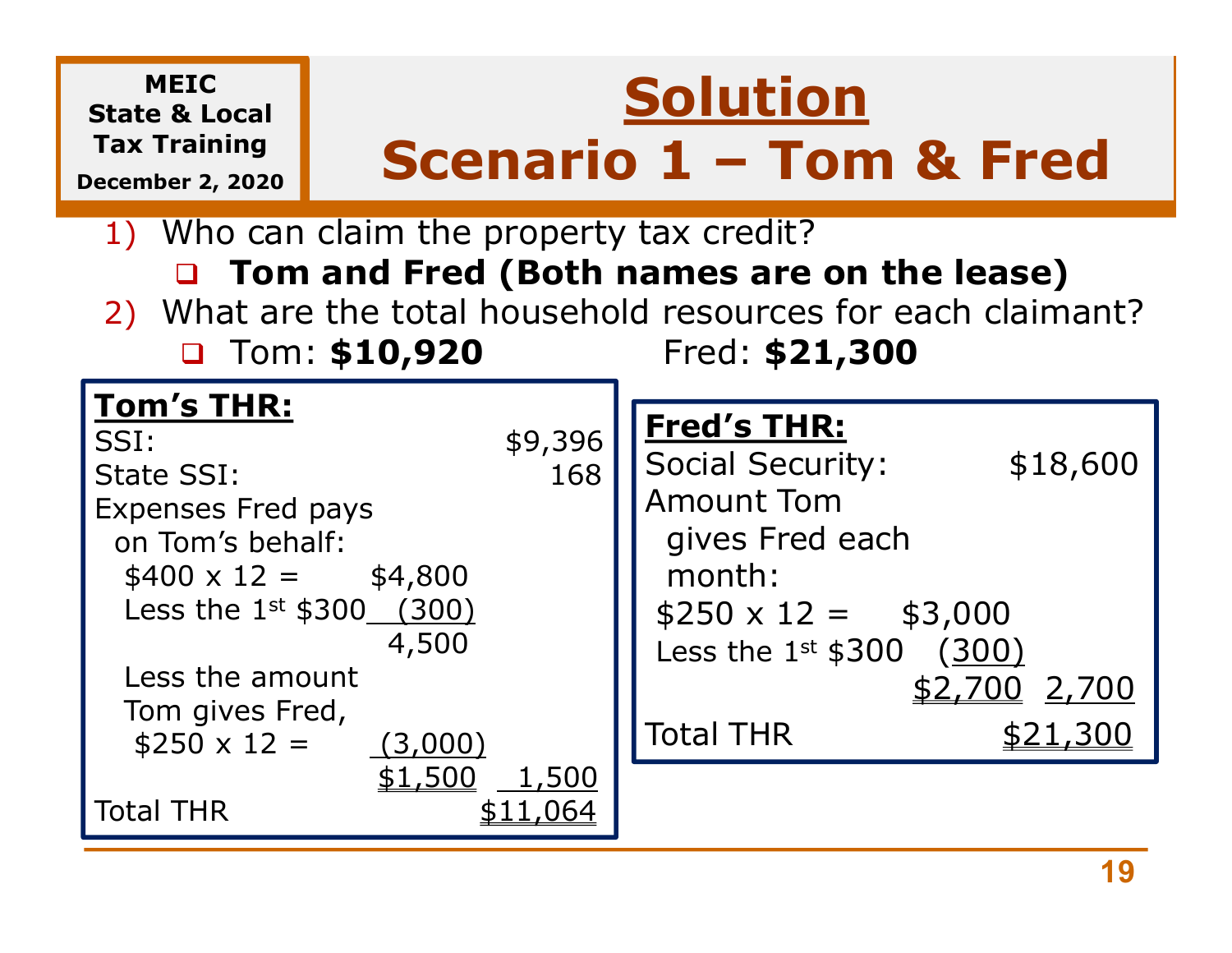#### MEIC State & Local December 2, 2020

### Tax Training Scenario 1 - Tom & Fred IC & Local<br>
aining<br>
Tom: **Scenario 1 – Tom & Fred**<br>
Now much rent or taxes can each person claim?<br> **Q Tom: \$400/month Fred: \$400/month**<br>
Who can claim the home heating credit? Solution (cont.) **Solution (cont.)**<br>Scenario 1 – Tom & Fred

- 3) How much rent or taxes can each person claim?
- 4) Who can claim the home heating credit?

#### Both Tom and Fred

- 5) Which method or credit computation can each person use to calculate the home heating credit?
	- $\Box$  **Tom:**  $\left[\frac{\times}{\mathcal{S}}\right]$ Standard Credit  $\left[\frac{\times}{\mathcal{S}}\right]$ Alternate Credit
	- **Q** Fred:  $\frac{X}{X}$ Standard Credit  $\frac{X}{X}$ Alternate Credit

See next slides for standard allowance and for heating costs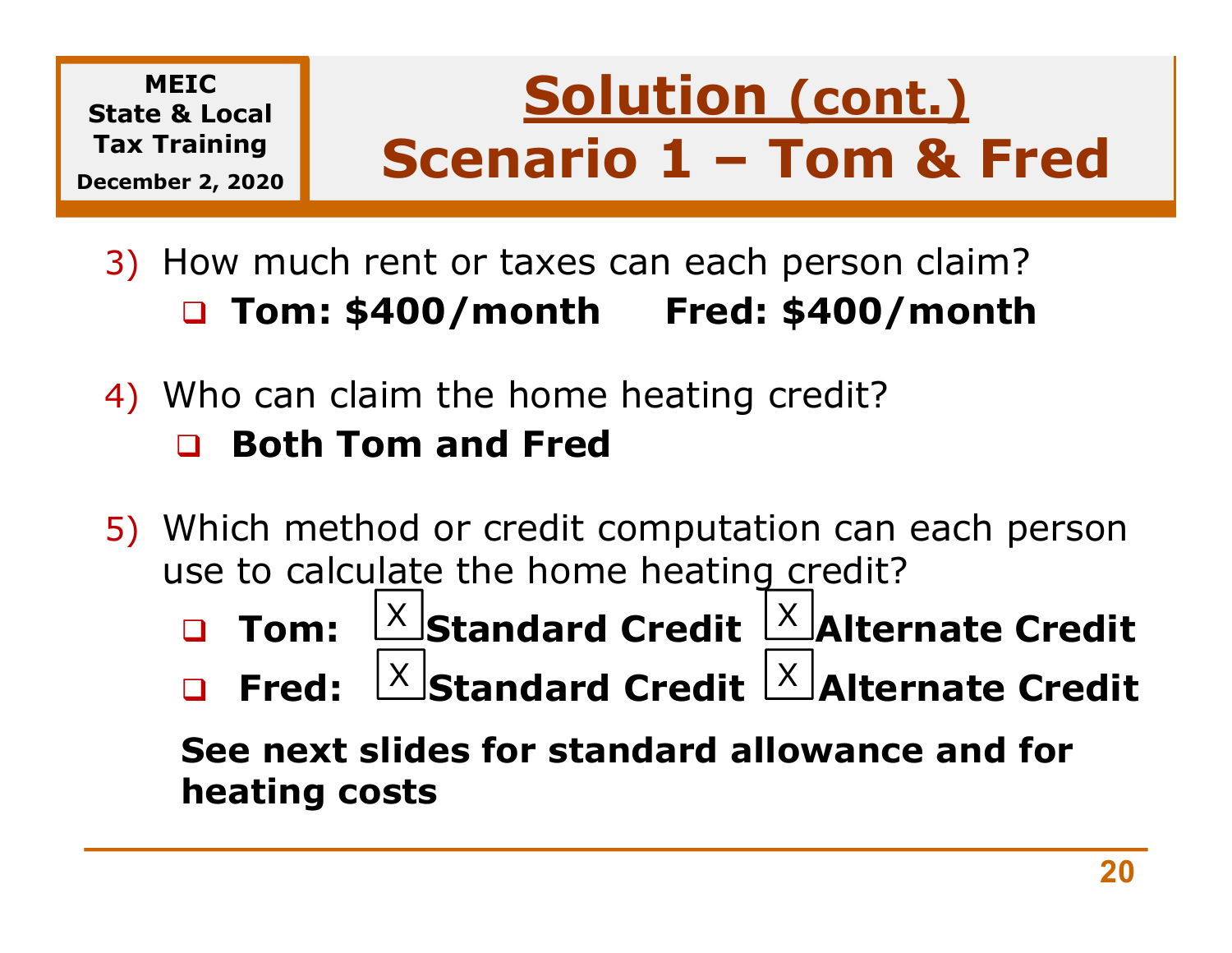

See the next slide for how the Shared Housing Standard Allowances shown above were calculated for Tom and Fred.

personal exemptions of all claimants sharing the home and the number of special exemptions for which a claimant is eligible (e.g., disability, qualified disabled veteran, dependent).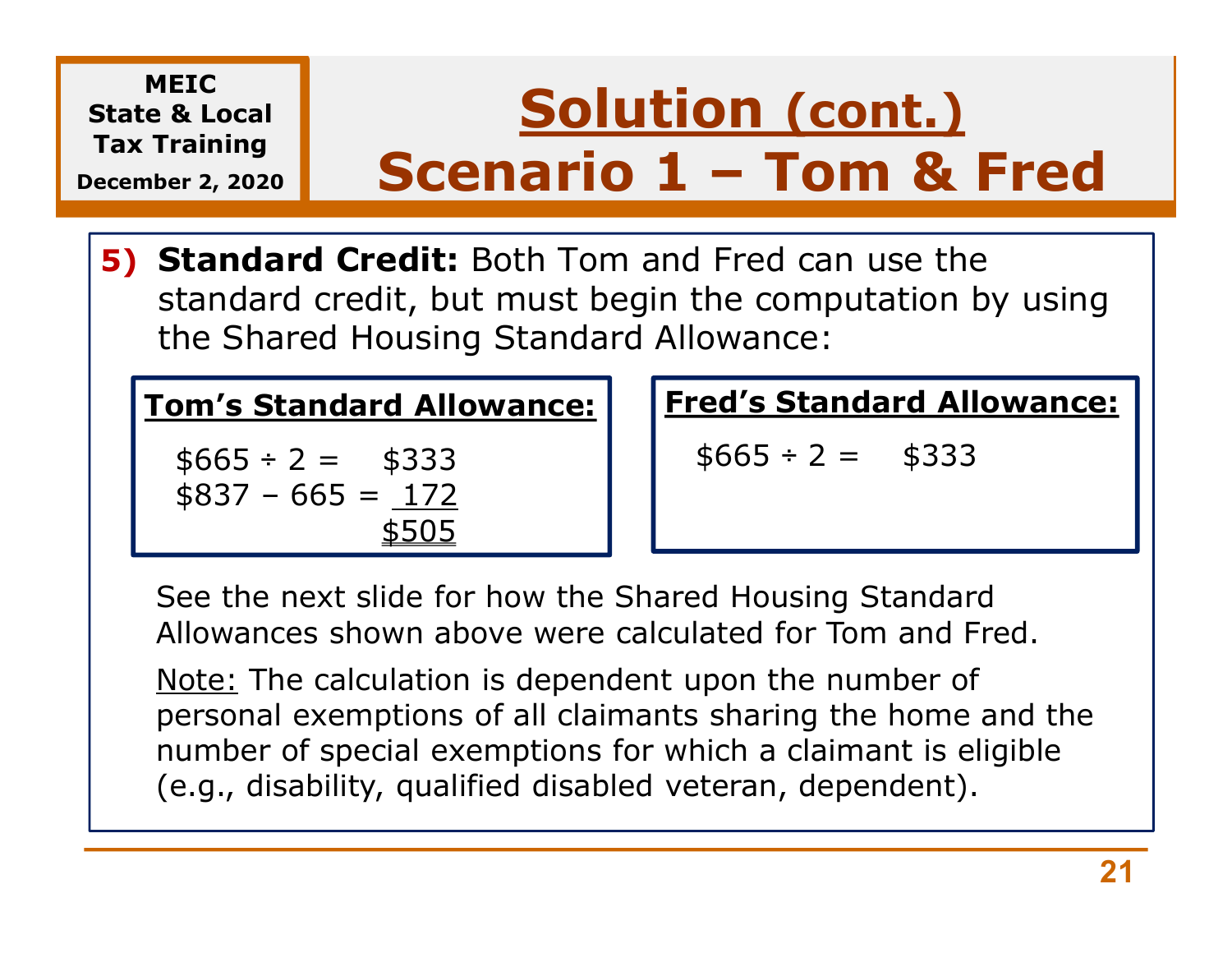#### MEIC State & Local

December 2, 2020

## Tax Training Scenario 1 - Tom & Fred Solution (cont.) Solution (cont.)<br>Scenario 1 – Tom & Fred<br>edit (continued):

#### 5) Standard Credit (continued):

Shared housing standard allowance (See pg. 5 of MI-1040CR-7 instructions):

- MEIC<br>
Tax Training<br>
December 2, 2020<br>
5) Standard Credit (continued):<br>
Shared housing standard allowance (See pg. 5 of MI-1040CR-7 instructions):<br>
1. First, look up the standard allowance for all of the personal exemptions in the home, two in this scenario. The standard allowance for two exemptions in 2019 is \$652. (Per Michigan Treasury Update, Sept. 2019.) MEIC<br>
2. Divide the Recember 2, 2020<br>
2. Divide thousing standard allowance (See pg. 5 of MI-1040CR-7 instructions):<br>
2. Divide this standard allowance for all of the personal exemptions<br>
2. Divide this standard allowance **SCENTIO 1 – TOM & Fred**<br> **5.** Standard Credit (continued):<br>
Shared housing standard allowance (see pg. 5 of MI-1040CR-7 instructions):<br>
1. First, look up the standard allowance for all of the personal exemptions<br>
in the
- $$665 \div 2 = $333$  for this scenario. This is Fred's shared housing standard allowance.
- difference between the standard allowance for three exemptions and the **Standard Credit (continued):**<br>
Standard allowance (see pg. 5 of MI-1040CR-7 instructions):<br>
First, look up the standard allowance for all of the personal exemptions<br>
in the home, two in this scenario. The standard allowa amount calculated in step 2 above (\$333). \$505 (\$172 + \$333) is Tom's shared housing standard allowance.

(Tom can claim a special exemption because he is blind. Age does not matter when claiming an exemption for deaf, blind, hemiplegic, paraplegic and quadriplegic. An exemption for totally and permanently disabled can no longer be claimed once the individual is 66 yrs. of age or older.)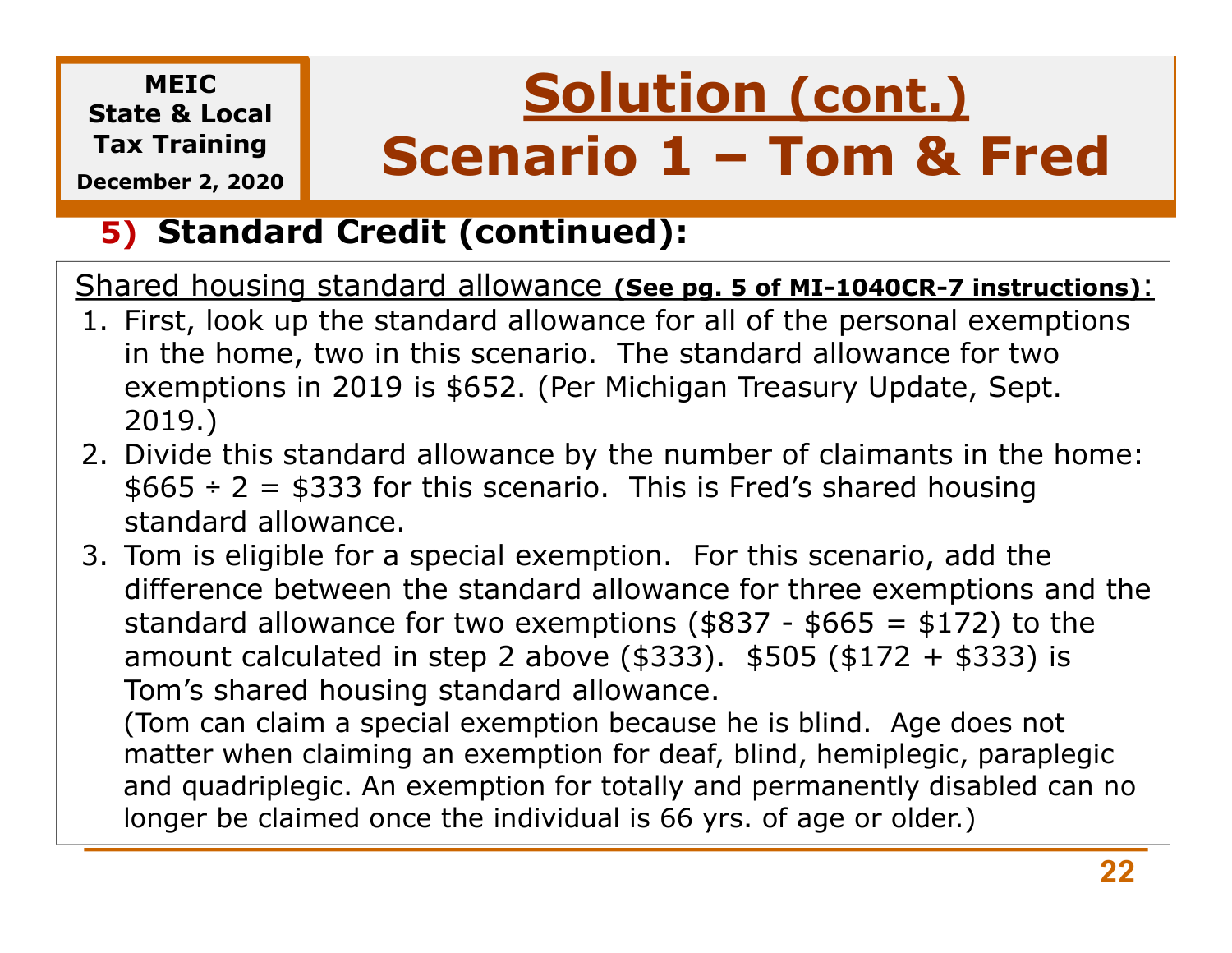#### **MFTC** State & Local

December 2, 2020

## $Tax$  Training  $\left\| \right.$  Scenario 1 – Tom & Fred Solution (cont.) **Solution (cont.)<br>Scenario 1 – Tom & Fred<br>Credit:** Both Tom and Fred can claim the

#### 5) Alternate Credit: Both Tom and Fred can claim the alternate credit:

#### **Heating Costs Tom and Fred may Each Claim:**

 $$580 \div 2 = $290$ 

When two or more single adults share a home and each owns the home or has contracted to pay rent, the annual heating costs should be divided by the number of eligible claimants in the home, regardless of who pays the bill and in whose name the gas bill is. alternate credit:<br> **ating Costs Tom and Fred may Each Claim:**<br>  $80 \div 2 = \frac{4290}{20}$ <br>
nen two or more single adults share a home and each owns<br>
a home or has contracted to pay rent, the annual heating<br>
sts should be divide  $80 \div 2 = \frac{6290}{20}$ <br>
head two or more single adults share a home and<br>
the annusts should be divided by the number of eligible<br>
the home, regardless of who pays the bill and in<br>
the gas bill is.<br>
te: A claimant is not eli

Note: A claimant is not eligible to use the alternate credit when:

- or not billed for 12 months' heating costs between 11/01/2019 through 10/31/2020), or
-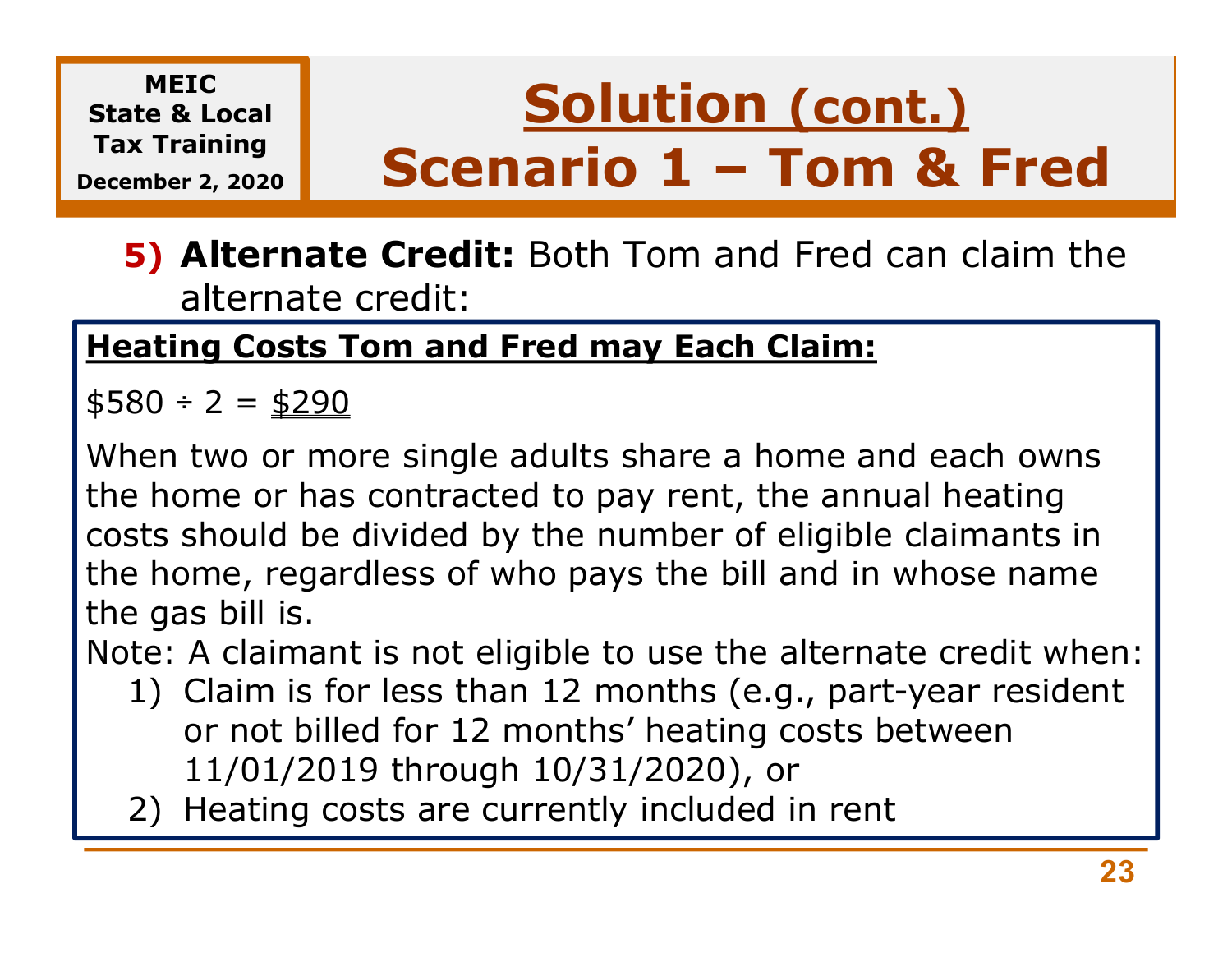

- ◆ Daisy and her son Sam lived in Daisy's home all last year.
- $\triangle$  Sam does not provide over  $\frac{1}{2}$  of his own support.
- ◆ His Social Security comes in his mother's name for him.
- The gas bill is in Sam's name; however, Daisy paid the gas bill each month. Annual heating costs were \$1,560.
- ◆ Daisy paid for all other household expenses including property taxes for 2020 of \$1,798.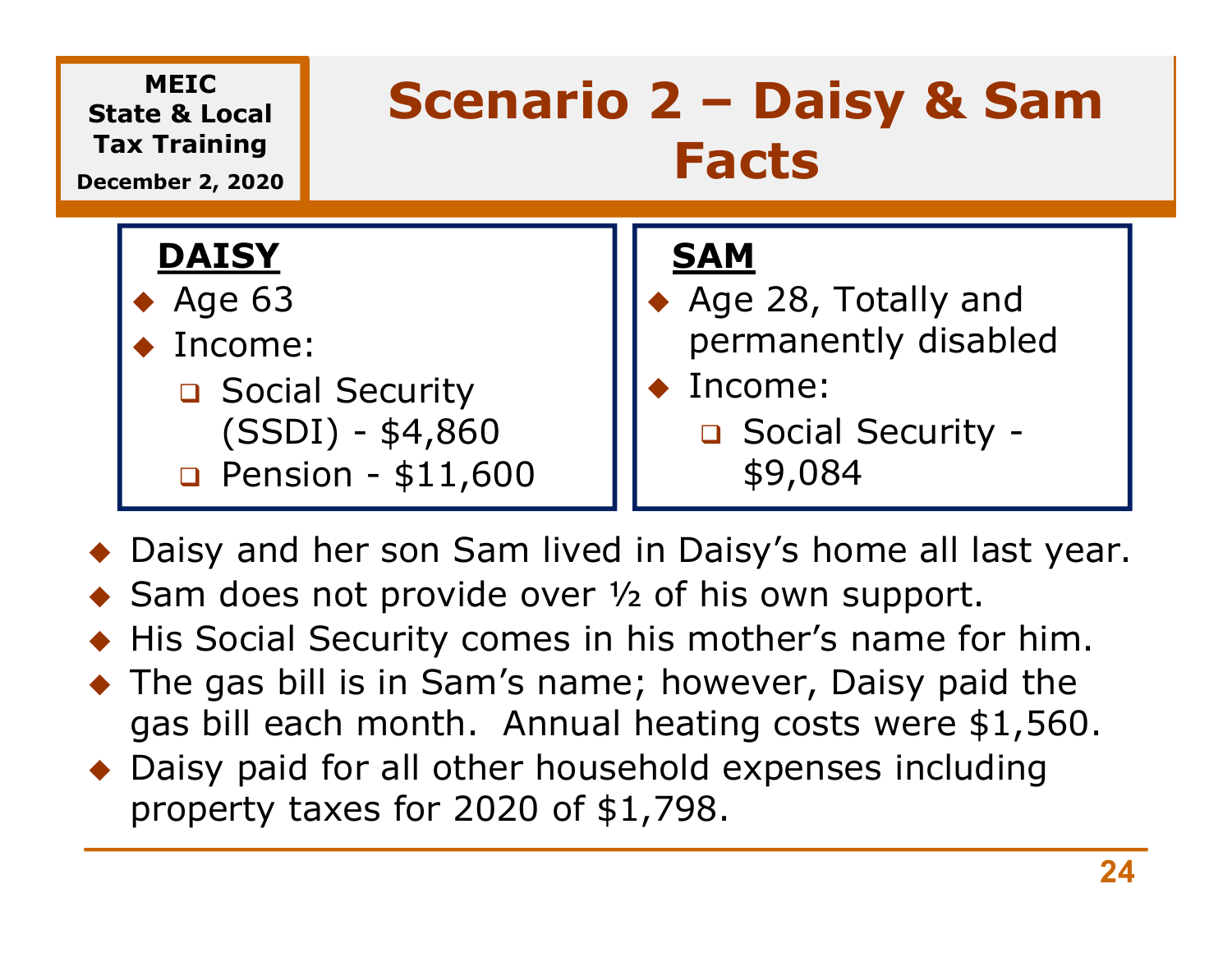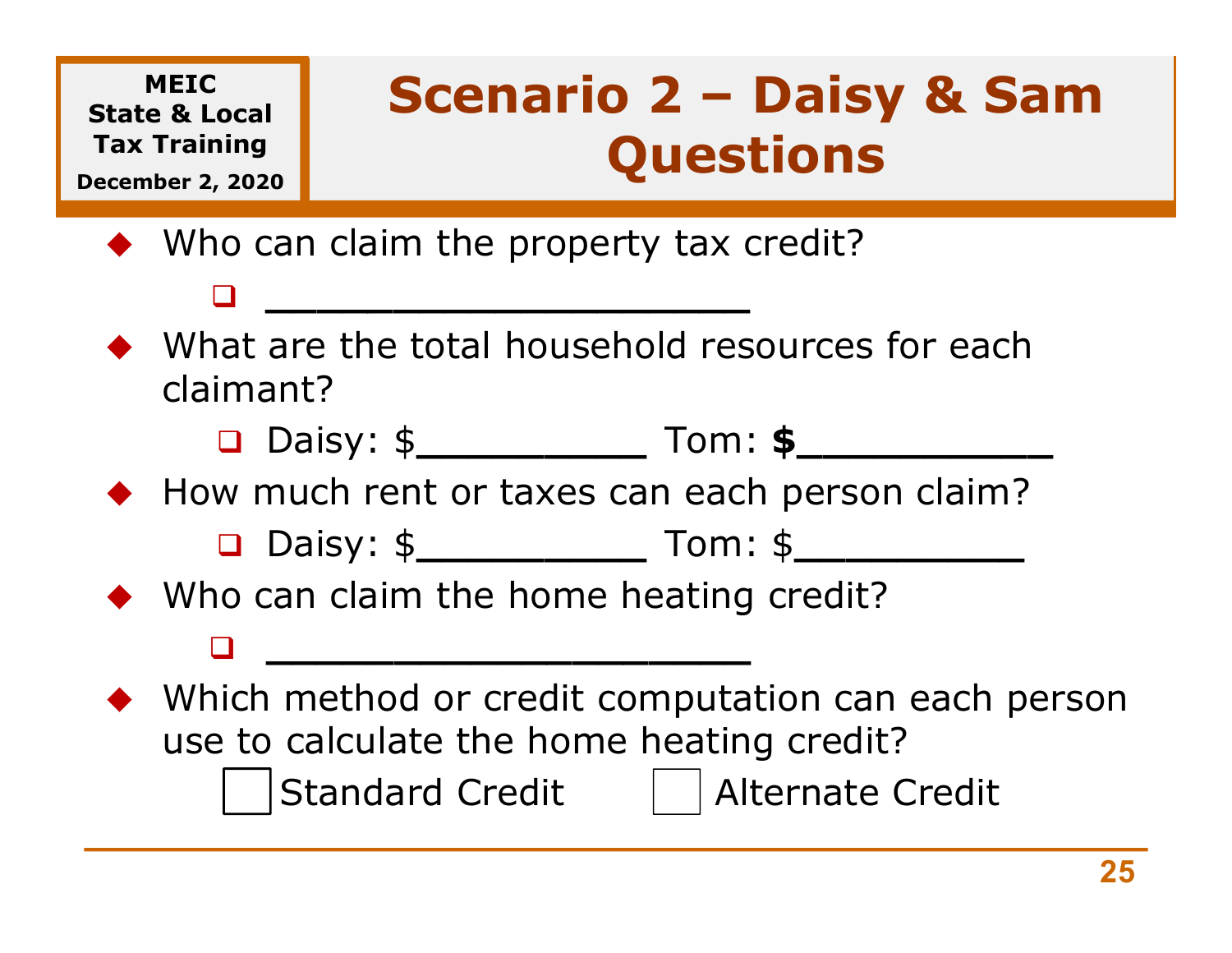

- 1) Who can claim the property tax credit?
	- Only Daisy can claim the credit; Sam does not own the home with his mother
- 2) What are the total household resources for each claimant?
	- □ Daisy: **\$25,544** Sam: N/A

| claimant?<br><b>D</b> Daisy: $$25,544$                                                                    |                            | not own the nome with his mother<br>What are the total household resources for each<br>Sam: $N/A$ |  |
|-----------------------------------------------------------------------------------------------------------|----------------------------|---------------------------------------------------------------------------------------------------|--|
| <b>Daisy's THR:</b><br><b>Social Security</b><br>Pension<br><b>Social Security</b><br>received for<br>Sam | \$4,860<br>11,600<br>9,084 | <b>Sam's THR:</b><br>N/A since he is not a<br>claimant.                                           |  |
| <b>Total THR</b>                                                                                          | \$25,544                   |                                                                                                   |  |
|                                                                                                           |                            |                                                                                                   |  |

#### Sam's THR: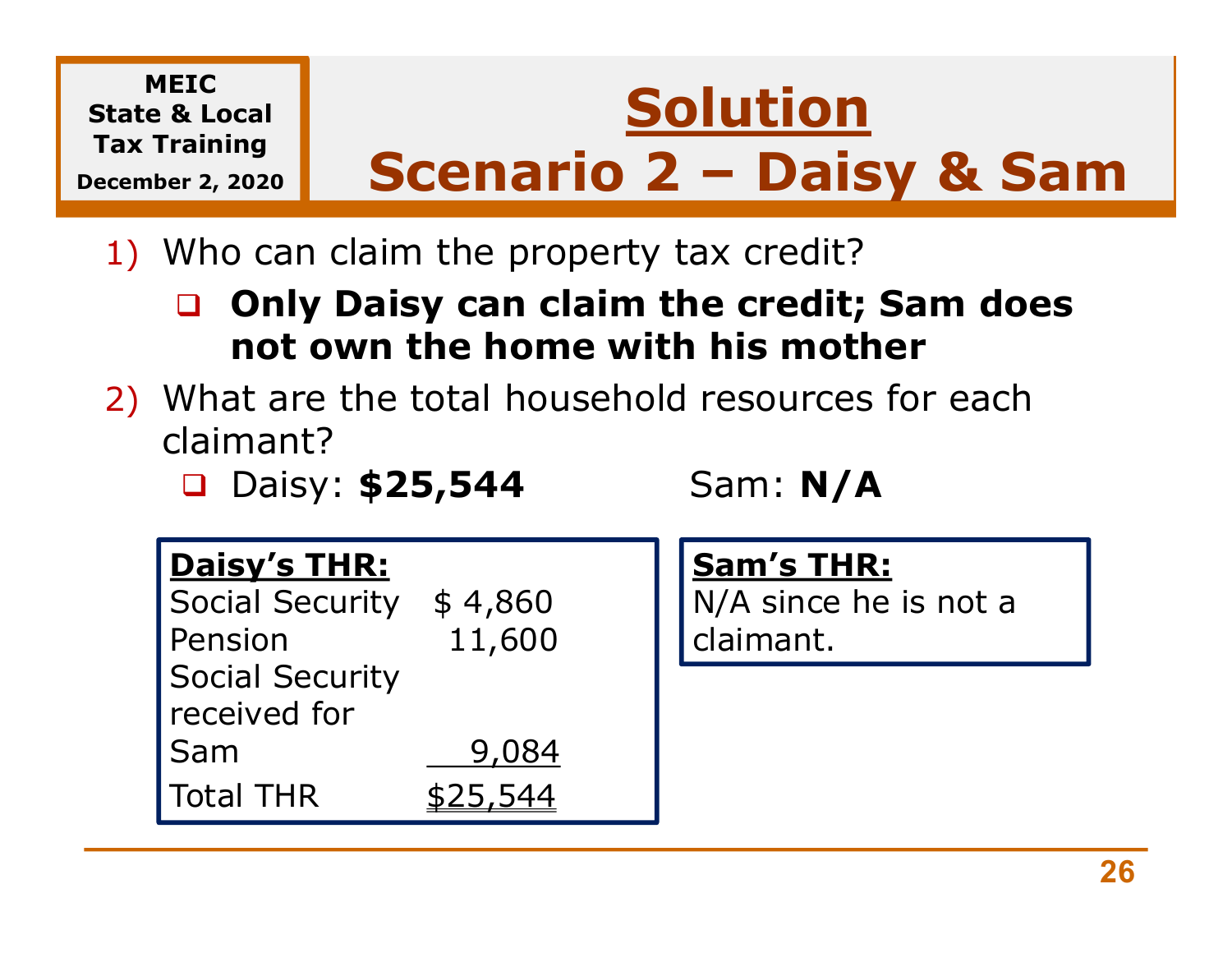### Tax Training Scenario 2 - Daisy & Sam Extracted the **Solution (cont.)**<br> **Scenario 2 – Daisy & Sam**<br>
How much rent or taxes can each person claim?<br> **Q Daisy: \$1,798 prop. taxes Sam: \$0**<br>
Who can claim the home heating credit?<br> **Design:**  $(5, 9, 1)$  is the solut Solution (cont.) **Solution (cont.)**<br> **Scenario 2 – Daisy & Sam**<br>
Frent or taxes can each person claim?

- 3) How much rent or taxes can each person claim?
- 4) Who can claim the home heating credit?

MEIC State & Local

December 2, 2020

- □ Daisy (Even though the gas bill is in Sam's name he is not eligible to claim the home heating credit because he did not own the home or have a lease agreement to pay rent.)
- 5) Which method or credit computation can each person use to calculate the home heating credit?
	- **Q** Daisy:  $|X|$ Standard Credit  $|X|$ Alternate Credit Sam: Standard Credit Alternate Credit See next slides for standard allowance and for heating costs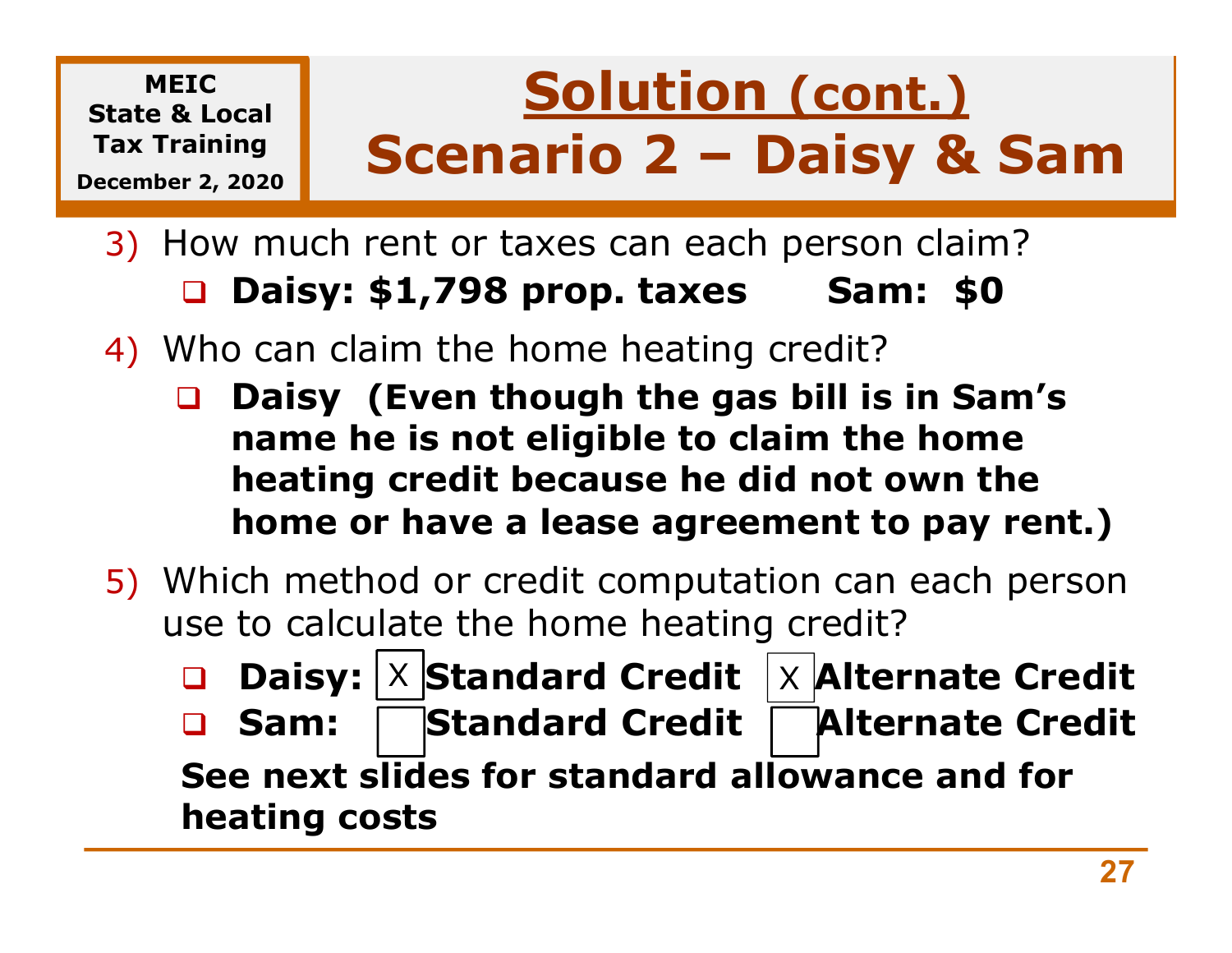### MEIC State & Local Tax Training Scenario 2 - Daisy & Sam December 2, 2020 Solution (cont.) **Solution (cont.)**<br> **Scenario 2 – Daisy & Sam**<br>
Credit for Daisy: Daisy can use the

5) Standard Credit for Daisy: Daisy can use the standard credit to calculate her home heating credit. The credit is based on the number of exemptions she can claim, 4, which gives her a standard allowance of \$1,010 for 2020. She uses this amount as the beginning of her standard credit computation. **SCENDATIO Z – DAISY & SAMMONG AND SCENDATIO 2 – DAISY & SAMMONG AND SERVIS AND SERVIS AND SERVIS AND SERVIS AND SERVIS AND SERVIS AND SERVIS AND SERVIS AND SERVIS AND SERVIS AND SERVIS AND SERVIS AND SERVIS AND SERVIS AN Indard Credit for Daisy:** Daisy can use the<br>
ndard credit to calculate her home heating credit.<br>
Exercit is based on the number of exemptions she<br>
i claim, 4, which gives her a standard allowance of<br>
010 for 2020. She use

#### Daisy's exemptions:

| Personal exemption 1<br>Deaf, disabled or blind 2                                                                                            |  |
|----------------------------------------------------------------------------------------------------------------------------------------------|--|
| Dependent adults 1<br>Total Exemptions $\dots$ $\dots$ $\dots$ $\underline{4}$                                                               |  |
| Daisy can claim a disability exemption for<br>herself (she gets SSDI) and for her son, Sam.<br>She can also claim a dependency exemption for |  |
|                                                                                                                                              |  |